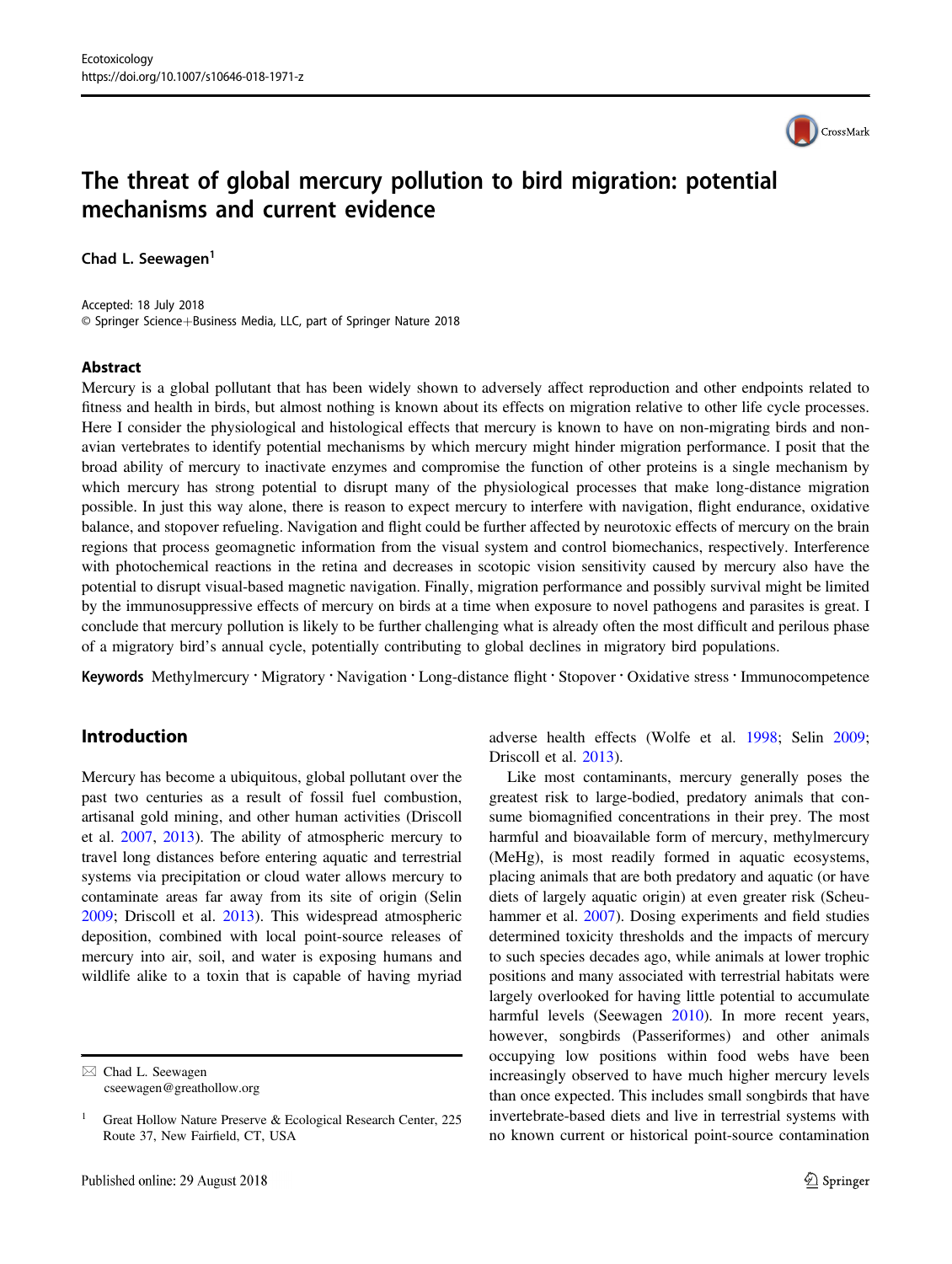(e.g., Rimmer et al. [2005,](#page-11-0) [2010\)](#page-11-0). Captive dosing studies and field studies of songbirds have recently determined that at the upper range of the levels observed in the wild, mercury can exert many of the same adverse effects as it does on piscivorous waterbirds and other large-bodied non-passerines, including but not limited to altered endocrine and immune system function, behavioral impairments, and reduced reproductive success (Whitney and Cristol [2017](#page-12-0)).

Nearly all research on the effects of mercury on both passerine and non-passerine birds has focused on survivorship and endpoints related to reproduction and health despite the fact that the many negative effects of mercury seen in these contexts could also affect migration (Seewagen [2010](#page-12-0)). Migration may be a period of particularly heightened exposure to mercury as a result of hyperphagic feeding during stopovers (Klaassen et al. [2012\)](#page-10-0) and protein catabolism during flight (Seewagen et al. [2016\)](#page-12-0). At this same time, migrants are faced with a physically and cognitively demanding task that requires a complex interplay of physiological processes and pushes them to the limits of their abilities. Yet few studies have directly or indirectly investigated the effects of mercury on migrating birds, or considered how the negative effects of mercury on physiological processes and behaviors that are important to reproduction and health might also have important consequences for migration.

Here, I explain how some of the physiological and histological effects of mercury on non-migrating birds and non-avian vertebrates represent potential mechanisms by which mercury threatens to disrupt some of the most fundamental elements of migration, including navigation, endurance flight, oxidative balance, stopover refueling, and disease resistance. I focus on long-distance, night-migrant songbirds, but most of the potential mechanisms are relevant to any birds that engage in a form of migration that is energetically demanding and requires accurate orientation and navigation. Approximately 19% of the extant bird species on Earth are migratory, and among all birds, migratory species have experienced disproportionately steep population declines over the past century (Kirby et al. [2008;](#page-10-0) NABCI [2016](#page-11-0)). For the reasons discussed herein, I believe that mercury is likely to be further challenging what is already considered to be the most difficult and dangerous phase of a migratory bird's annual cycle (Sillett and Holmes [2002,](#page-12-0) Klaassen et al. [2014](#page-10-0)), potentially contributing to the downward population trends of many of the world's migratory bird species.

## Orientation and navigation

At its simplest, successful migration between breeding and wintering areas requires birds to fly in the proper direction,

for the proper distance. Many species of songbirds migrate at night, navigating by cues provided by Earth's magnetic fields, the setting sun, stars, and possibly environmental odors (Holland et al. [2009;](#page-10-0) Chernetsov [2016\)](#page-9-0). Nocturnal migrants can perceive Earth's magnetic fields through specialized sensory pathways that involve a magnetitebased detector in the upper beak and a light-dependent radical pair process that occurs in the eyes. Magnetite in the upper beak is thought to transmit information on magnetic intensity to the brain through the ophthalmic branch of the trigeminal nerve and provide birds with a sense of location, but not direction (Mouritsen and Hore [2012\)](#page-11-0). In contrast, photoexcitation of cryptochrome molecules in the eyes of night-migrants creates a radical pair process (see Ritz et al. [2000](#page-11-0)) through which birds are believed to visually perceive the inclination of magnetic fields and thereby distinguish north from south (Mouritsen et al. [2005](#page-11-0); Stapput et al. [2008](#page-12-0)). The signal from the photoreceptors is processed by an area of the brain known as Cluster N, which is a specialized component of the thalomofugal pathway and located in the hyperpallium and mesopallium (Mouritsen et al. [2005;](#page-11-0) Heyers et al. [2007;](#page-10-0) Mouritsen and Hore [2012\)](#page-11-0). Night-migrants are not able to orient properly when radical pair formation in the eyes or the processing of that information by the brain is disrupted (Stapput et al. [2008](#page-12-0); Zapka et al. [2009](#page-12-0)). As such, radical pair-based visual sensing of magnetic fields is a primary magnetic orientation mechanism on which night-migrant songbirds rely to reach their destination.

The hippocampus, which largely controls spatial memory in birds, is another region of the brain that is involved in navigation (landmark-based rather than magnetic) by night-migrants as well as diurnal homing pigeons (Columba livia domestica) (Strasser et al. [1998;](#page-12-0) Bingman and Cheng [2005](#page-9-0)). Evidence for this includes observations that within the same species, migratory subspecies have larger hippocampi and more hippocampal neurons, and perform better at spatial memory tasks than non-migratory subspecies (Cristol et al. [2003;](#page-9-0) Pravosudov et al. [2006\)](#page-11-0). Also, within individual birds, migration experience may increase hippocampus volume and the number of neurons in the hippocampus. Adult nightmigrant songbirds that have migrated before and therefore learned important landmarks along their route have a larger hippocampus and more hippocampal neurons than juveniles of the same species that have never migrated before (Healy et al. [1996](#page-10-0)). Similar experience-driven increases in hippocampus size have been documented in homing pigeons (Cnotka et al. [2008\)](#page-9-0). Pigeons also have elevated neuronal activity in the hippocampus while they are homing, and numerous lesion studies have shown that damage to the hippocampus significantly impairs their homing ability (Shimizu et al. [2004\)](#page-12-0).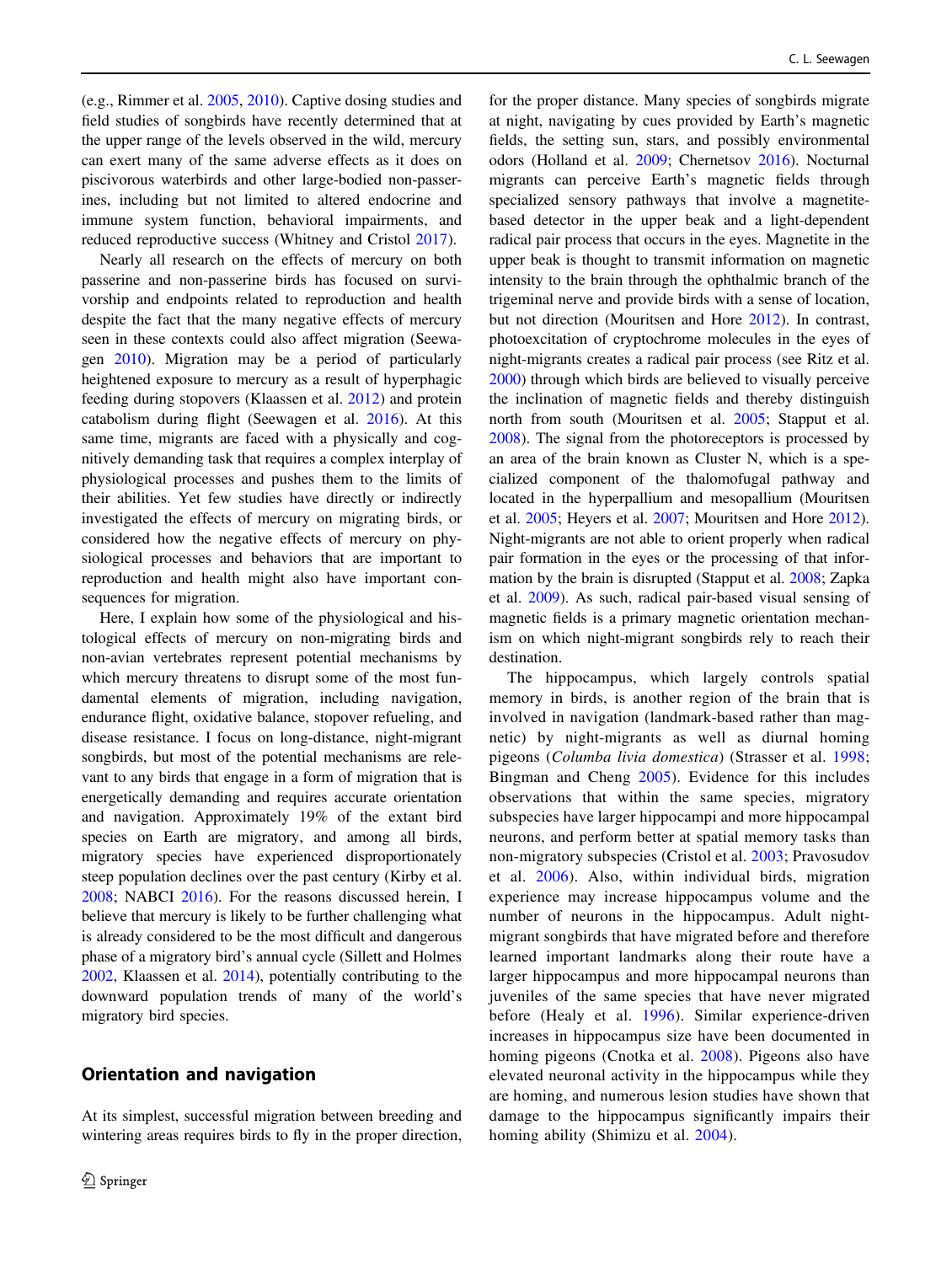Navigation is a complex cognitive behavior that is controlled by these phenotypically flexible brain regions and biophysical processes, some of which are unique to birds. It follows that any disruption of the mechanisms underlying navigation can be potentially disastrous to a migrant. MeHg is a powerful neurotoxin that readily crosses the blood-brain barrier, and at high enough concentrations, has been observed to cause demyelination, axon degeneration, and lesions in bird brains (Heinz and Locke [1976;](#page-10-0) Evans et al. [1982\)](#page-10-0). Neurotransmitter function is sometimes also compromised (reviewed by Whitney and Cristol [2017](#page-12-0)). Concentrations of MeHg in bird brains are often highest in the cerebellum, the region responsible for motor learning and flight mechanics, but MeHg can sometimes reach its highest concentrations in the cerebrum (Hamilton et al. [2011](#page-10-0)), where Cluster N and the hippocampus are located. Additionally, there is evidence from mice that the mammalian hippocampus, which is homologous to the avian hippocampus (Sherry and Hoshooley [2007\)](#page-12-0), is particularly susceptible to MeHg accumulation compared to other areas of the brain (Fujimura et al. [2009\)](#page-10-0). It is currently unknown whether environmentally relevant amounts of MeHg are capable of damaging Cluster N or the hippocampus to an extent that would impair a bird's ability to migrate on course. However, Swaddle et al. ([2017\)](#page-12-0) found that zebra finches (Taeniopygia guttata) dosed with environmentally relevant levels of MeHg and tasked with finding hidden food performed poorly compared to control birds. Recalling the locations of stored or hidden food is a form of spatial memory in birds that is also controlled by the hippocampus (Sherry and Hoshooley [2007\)](#page-12-0), which suggests that MeHg dosing partially compromised the functionality of this region of the zebra finches' brain (Swaddle et al. [2017](#page-12-0)). Moye et al. ([2016\)](#page-11-0) found MeHg to reduce the homing performance of pigeons, which also suggests some impairment of hippocampal function. More studies are needed to understand the effects of MeHg on the avian hippocampus as well as Cluster N, and determine whether wild songbirds are exposed to MeHg levels that are capable of impacting the brain circuits that are critical to navigation.

While little is known about the effects of MeHg on the areas of the avian brain that are involved in navigation, even less is known about the effects of MeHg on the eyes of birds. Before the brain of a night-migrant can process geomagnetic information from the visual system, the eyes must first properly react to stimuli and transmit signals to the thalomofugal pathway. The visual magnetoreception system begins with the excitation of retinal photoreceptor molecules by dim light in the blue-green spectrum, which forms radical pairs. Radical pair formation in different parts of the retina in relation to the bird's orientation to magnetic fields is thought to generate the visual signal that allows birds to "see" the magnetic fields (Ritz et al. [2000](#page-11-0);

Mouritsen et al. [2004](#page-11-0)). Cryptochromes, the primary molecules in the eye that are believed to be involved in light-dependent magnetoreception in birds, are concentrated in the ganglion cells, large displaced ganglion cells, and photoreceptors (rods and cones). Cryptochrome expression and neuronal activity are particularly high in large displaced ganglion cells during magnetic orientation (Mouritsen et al. [2004\)](#page-11-0). Any physical damages to these structures of the retina or interference with neurotransmission from the retina to the brain could therefore be expected to interfere with the radical pair-based navigational mechanism of birds.

MeHg is able to cross the blood-retina boundary. It accumulates in the retina and remains there for long periods of time relative to other tissues (Warfvinge and Bruun [1996;](#page-12-0) Fox [2015](#page-10-0)). Although the effects of this on the eyes and vision of birds do not appear to be known (aside from gross deformities in embryos and hatchlings exposed to high concentrations), the visual systems of vertebrates in general are considered to be highly sensitive to MeHg (Mela et al. [2012](#page-11-0); Fox [2015\)](#page-10-0). Wide-ranging and immediate effects of MeHg on vision have been documented in fish, amphibians, and mammals, including humans. For example, several studies have shown impaired color vision, reduced contrast sensitivity, and visual field constriction in non-human primates dosed at high levels (e.g., Burbacher et al. [2005\)](#page-9-0) and in people with high degrees of occupational exposure to mercury (e.g., Canto-Pereira et al. [2005](#page-9-0); Ventura et al. [2005](#page-12-0)). Environmentally relevant levels of MeHg have been observed to cause cellular degeneration, structural damages to membranes, morphological changes in photoreceptors, peroxidative damage, and changes in neurotransmitter activity in the eyes of vertebrates (Mela et al. [2012;](#page-11-0) Pereira et al. [2016](#page-11-0)).

Nighttime (scotopic) vision is particularly affected by MeHg because rods can fail to properly respond to light after exposure to mercuric ions (Evans and Garman [1980;](#page-10-0) Tessier-Lavigne et al. [1985](#page-12-0); Fox [2015](#page-10-0)). Histopathological effects that environmentally relevant concentrations of MeHg have been observed to have on the rods of vertebrate eyes include cellular deterioration and morphological changes in the inner and outer segments, and discontinuity of the disc membrane with the outer segment plasma membrane (Mela et al. [2012\)](#page-11-0). Resulting decreases in rod receptor potential and scotopic sensitivity have been observed in fish (Hawryshyn et al. [1982](#page-10-0)), amphibians (Fox and Sillman [1979](#page-10-0)), and mammals (Fox [2015](#page-10-0)), and therefore, can be expected to occur among avian taxa as well. Scotopic vision is of course critical to birds that are active at night, and cryptochrome-containing rods are likely to be a major site of radical pair formation during magnetic compass orientation (Solov'yov et al. [2010](#page-12-0)). It is therefore conceivable that MeHg can impede the light-dependent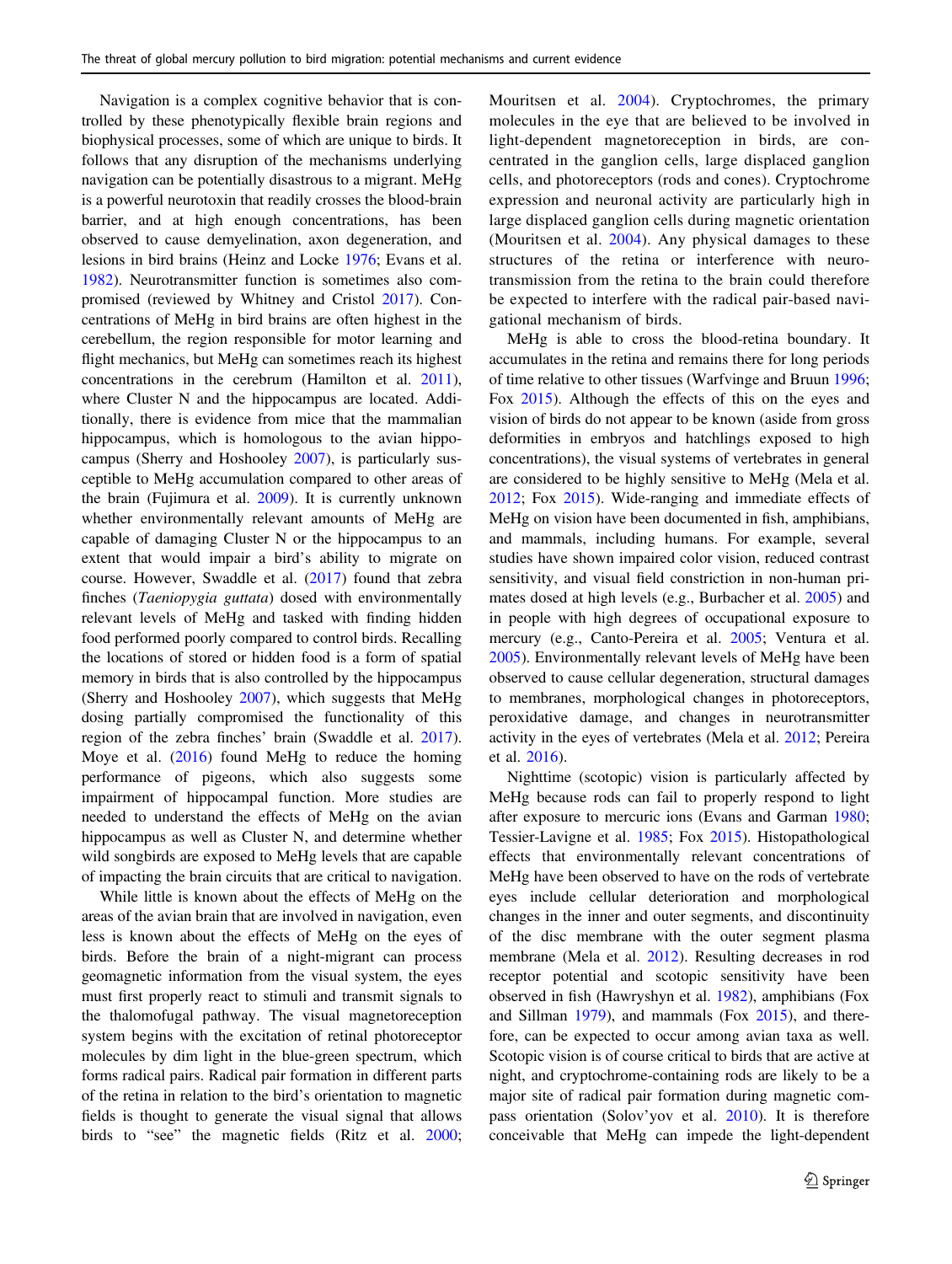magnetoreception process of night-migrants from the very first stage.

Collectively, the detrimental effects of MeHg on both the brain and the eyes of other vertebrates, along with a recent finding that mercury can interfere with magnetic alignment in turtles (Landler et al. [2017\)](#page-11-0), provide reason to believe that MeHg might impair multiple aspects of the navigational system of migratory birds. As with any endpoint, the important question is whether such effects on birds could result from exposure to environmentally relevant levels of mercury. This is an entirely unstudied area of ecotoxicology and should be a research priority given the fundamental significance of navigation to migration.

## Flight endurance

Migration for most songbirds and many other species of birds consists of multiple long-distance flights separated by stopovers of one or more days in between. These longdistance, non-stop flights routinely last several hours (Bowlin et al. [2005;](#page-9-0) DeLuca et al. [2015](#page-9-0)), requiring birds to sustain a high level of aerobic activity for long periods of time, and with exclusively endogenous sources of energy, nutrients, and water (McWilliams et al. [2004\)](#page-11-0). Birds have evolved unique physiological abilities to meet the extreme energetic demands of migration. Chief among them is the ability to fuel high intensity aerobic exercise with fatty acids rather than carbohydrates, unlike mammals (McWilliams et al. [2004;](#page-11-0) Guglielmo [2010\)](#page-10-0). Fat yields 8 to 10 times the energy of carbohydrates and protein per unit of wet mass, making it a far more economical fuel substrate for a bird to carry in flight (Jenni and Jenni-Eiermann [1998](#page-10-0)). Yet, the insolubility of fatty acids makes them difficult to transport from adipose tissue through the circulatory system and into the myocytes of flight muscles for use as energy (McWilliams et al. [2004;](#page-11-0) Guglielmo [2010](#page-10-0)). To overcome this obstacle, migrating birds substantially upregulate key enzymes and transport proteins that can mobilize and deliver fatty acids at the rate necessary to power long-distance flight (Egeler et al. [2000](#page-10-0); McWilliams et al. [2004;](#page-11-0) McFarlan et al. [2009;](#page-11-0) Guglielmo [2010](#page-10-0)). This ability to sustain endurance exercise with extramuscular fatty acids sets birds apart from all other vertebrates, except possibly migratory bats (Guglielmo [2010](#page-10-0)).

To understand the potential impact of mercury on the endurance of migrating birds, first consider the primary steps in the fatty acid oxidation process and the important role of catabolic enzymes and transport proteins. The utilization of fatty acids to fuel migratory flights begins with the mobilization of triacylglycerol (TAG) from the adipocytes of a bird's fat stores. The TAG is hydrolyzed into nonesterified fatty acids (NEFA) by the enzyme hormone

sensitive lipase (HSL), which are then bound and transported through the circulatory system and to the working muscles by plasma albumin. Very low-density lipoprotein (VLDL) produced by the liver and hydrolyzed by lipoprotein lipase (LPL) provides muscles with additional exogenous NEFA. At the sarcolemma, two transport proteins that are heavily upregulated during migration, plasma membrane fatty acid binding protein (FABP-pm) and fatty acid translocase (FAT/CD36), carry the NEFA across the membrane and into the cytosol. They join additional NEFA that are derived from the hydrolysis of intracellular TAG droplets. The NEFA are transported through the cytosol by heart-type fatty acid binding protein (H-FABP) and converted to acyl-CoA by long-chain acyl-CoA synthetase (LCACS). The acyl-CoA is subsequently converted to acylcarnitine by carnitine acyl transferase (CAT) and then crosses the mitochondrial membrane, where it is converted back to acyl-CoA before entering the beta oxidation pathway. Finally, acetyl-CoA produced through the beta oxygen pathway is catabolized in the citric acid cycle, ultimately yielding energy in the form of ATP (McWilliams et al. [2004](#page-11-0); Weber [2011\)](#page-12-0). Meanwhile, the heightened amount of oxygen needed for these aerobic reactions is transported by hemoglobin through the bloodstream to the working muscles and then carried from the sarcolemma to the mitochondria by myoglobin (Wittenberg and Wittenberg [1989\)](#page-12-0). Limitations imposed on any of these biochemical processes and the molecules involved might compromise the ability of birds to engage in the long bouts of endurance exercise that are required to successfully travel the thousands of kilometers that often separate breeding and wintering grounds.

The effect of MeHg on the physiological processes involved in fatty acid oxidation during high intensity exercise in birds has not been investigated directly or in the context of flight endurance. However, MeHg and another highly toxic form of mercury (mercury chloride) have been found to alter the expression of peroxisome proliferatoractivated receptors (PPARs; Kawakami et al. [2012;](#page-10-0) Richter et al. [2014\)](#page-11-0), which are the primary regulators of lipid metabolism in birds and other vertebrates (Feige et al. [2006;](#page-10-0) Weber [2011](#page-12-0)). Among the many aspects of lipid metabolism regulated by PPARs is mitochondrial fatty acid oxidation, including the expression of key enzymes involved in the process (Feige et al. [2006](#page-10-0); Weber [2011](#page-12-0)). Along with this, the propensity of MeHg to inactivate enzymes and degenerate other proteins by binding to thiol groups (Yadetie et al. [2013](#page-12-0); Marasco and Costantini [2016](#page-11-0); Ynalvez et al. [2016](#page-12-0)) raises concern that MeHg could limit a bird's capacity to mobilize, transport, and oxidize extramuscular fatty acids at a sufficiently rapid rate to fuel migratory flights.

One indication of this is that plasma proteins, and plasma albumin in particular, have been observed to significantly decrease in birds in response to high (Spalding et al. [2000a;](#page-12-0)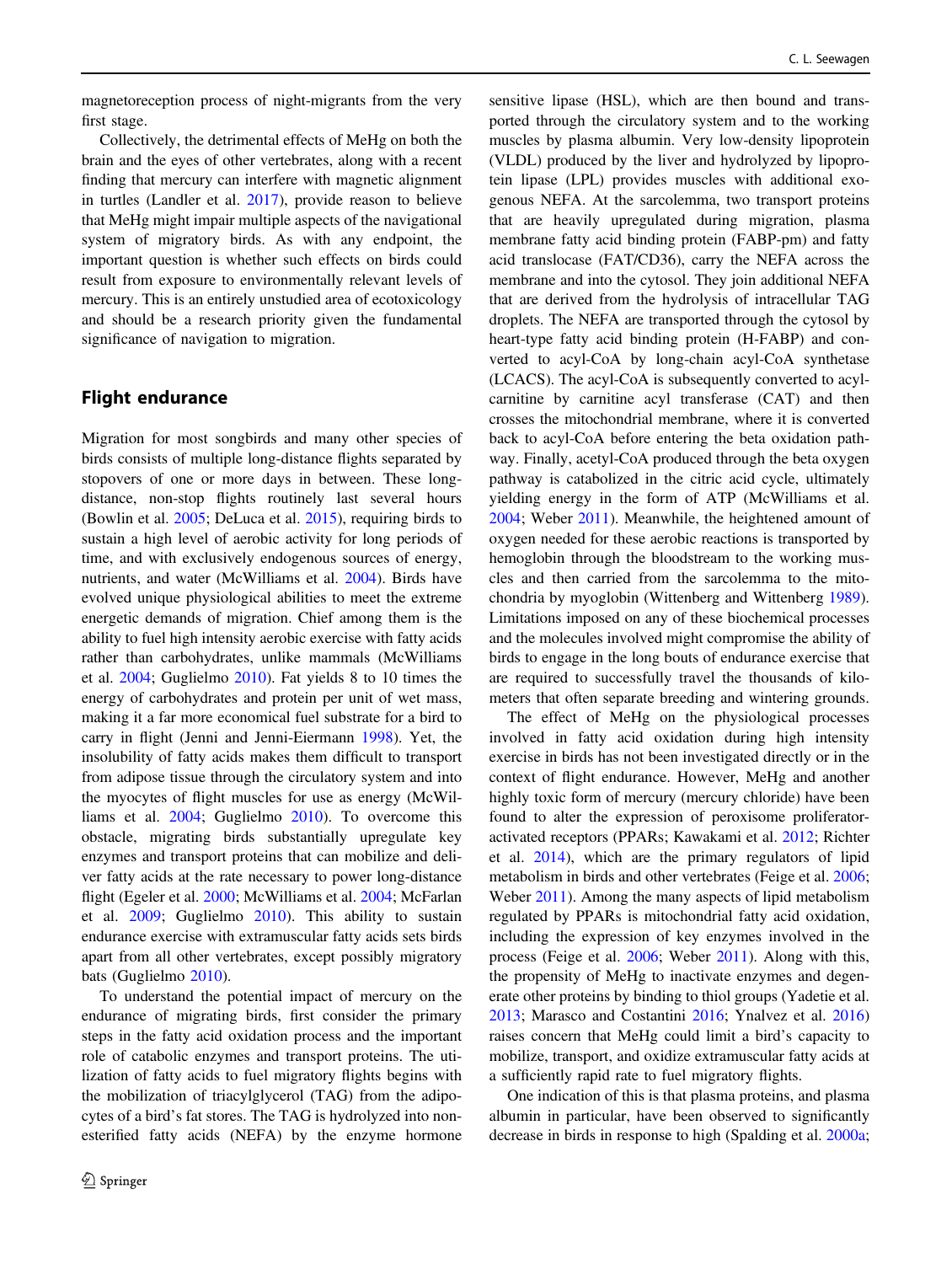Hoffman et al. [2005](#page-10-0)) and environmentally relevant (Sepúlveda et al. [1999;](#page-12-0) Kenow et al. [2007](#page-10-0)) MeHg exposure. As the primary protein responsible for the delivery of fatty acids to the working muscles, significant reductions in plasma albumin could diminish a migrating bird's overall capacity to rapidly catabolize fat (Jenni-Eiermann and Jenni [1992;](#page-10-0) Jenni and Jenni-Eiermann [1998](#page-10-0)). Whether environmentally relevant levels of MeHg can reduce plasma albumin concentrations greatly enough to have an appreciable effect on a migrant's ability to deliver fatty acids from adipose tissue to the working muscles at the necessary rate is unknown, however, and in need of study.

Beyond this potential limitation on the delivery of fatty acids to the muscles, the effects of MeHg on proteins could also limit the subsequent uptake of those fatty acids by the myocytes. Of the three primary stages of exogenous fatty acid utilization (mobilization, transport, oxidation), transport of NEFA across the sarcolemma is considered the most rate-limiting step affecting an animal's capacity to power working muscles with fat (McWilliams et al. [2004](#page-11-0)). As such, reductions in FABP-pm and FAT/CD36 may be expected to have the greatest potential to deleteriously affect fatty acid utilization by, and the endurance of, migrating birds. I am unaware of any research to examine direct effects of MeHg on these critical transport proteins. However, PPARs regulate the expression of genes that control FABP-pm and FAT/CD36 (Feige et al. [2006\)](#page-10-0), and alterations to PPAR expression caused by mercury (Kawakami et al. [2012](#page-10-0); Richter et al. [2014\)](#page-11-0) might therefore interfere with the substantial upregulation of FABP-pm and FAT/CD36 that is required for migration. In mice, mercury chloride was found to reduce transcription of FAT/CD36 mRNA (Kawakami et al. [2012](#page-10-0)), further raising the possibility of an adverse effect of MeHg on FAT/CD36 in birds.

Once fatty acids have been transported across the sarcolemma, H-FABP is needed to transport them through the cytosol, and LCAS and CAT are needed to convert them to acyl-CoA for entry into the beta oxidation pathway in the mitochondria. Any inactivation or reduced expression of this transport protein and the enzymes that enable fatty acids to be oxidized by the mitochondria would also potentially limit a bird's ability to utilize fatty acids to support migratory flight. While effects of MeHg on H-FABP, LCAS, and CAT in particular appear to be unknown, environmentally relevant MeHg exposure in fish has been found to inactivate acyl-CoA dehydrogenase enzymes that are involved in beta oxidation (Yadetie et al. [2013](#page-12-0)). Disruptions of mitochondrial processes by MeHg, including decreased mitochondrial oxidation and ATP production, have also been observed in other studies of fish as well as rodents (Stohs and Bagchi [1995;](#page-12-0) Gonzalez et al. [2005](#page-10-0); Cambier et al. [2009\)](#page-9-0), which suggests that the oxidation stage of extramuscular fatty acid utilization in migrating birds is likely vulnerable to effects from MeHg. Yet another way in which MeHg might limit fatty acid oxidation rate is by reducing the amount of oxygen available to the mitochondria. Birds elevate hematocrit and hemoglobin levels during migration to meet the increased oxygen demands of long-distance flight (Landys-Ciannelli et al. [2002;](#page-11-0) Morton [2002](#page-11-0); Krause et al. [2016\)](#page-11-0). Mercury is a heme inhibitor, and birds exposed to environmentally relevant and high levels have been found to have reduced concentrations of hemoglobin in their blood (as measured directly or inferred from hematocrit volume; Hoffman and Heinz [1998;](#page-10-0) Spalding et al. [2000a](#page-12-0); Henny et al. [2002;](#page-10-0) Hoffman et al. [2009\)](#page-10-0). This will constrain the oxygen carrying capacity of a bird and possibly its ability to engage in prolonged periods of highintensity aerobic exercise, such as migratory flights (Seewagen [2010](#page-12-0)).

For all of these reasons, it is clear that MeHg has the potential to hinder the endurance of migrating birds by interfering with the delivery and uptake of both oxygen and fuel. Indeed, there are recent indications of this from MeHgdosed yellow-rumped warblers (Setophaga coronata) that had shorter flight durations in a wind tunnel than control birds (Ma et al. [2018a\)](#page-11-0) and zebra finches that were found to have significantly reduced peak metabolic rates as a result of environmentally relevant MeHg dosing (A.R. Gerson, D. A. Cristol, and C.L. Seewagen, unpublished data). Underlying causal mechanisms were not investigated in either study, however. Additional wind tunnel experiments and other approaches to determine the effects of environmentally relevant levels of MeHg on exogenous fatty acid utilization during high-intensity exercise are needed to better understand the threat that mercury pollution poses to the endurance of migrating birds. Rapid and prolonged catabolism of extramuscular fat stores is as fundamentally important to migration as navigation and orientation, and this should be another top research priority.

In addition to the physiological aspects of flight, more research is needed to investigate potential effects of mercury on biomechanics and feather development, both of which could also reduce flight efficiency and endurance. Mercury in birds can damage and accumulate at relatively high concentrations in the cerebellum (Borg et al. [1970](#page-9-0); Hamilton et al. [2011;](#page-10-0) Scoville and Lane [2013\)](#page-12-0), which is the area of the brain that controls flight and other motor skills. Environmentally relevant mercury dosing has recently been found to weaken the takeoff performance of European starlings (Sturnus vulgaris; Carlson et al. [2014\)](#page-9-0) and the coordination of yellow-rumped warblers flying in a wind tunnel (Ma et al. [2018a](#page-11-0)), suggesting the possibility of neurological effects of mercury that could limit longdistance flight abilities of migratory birds. Increases in wing and tail feather asymmetry have been seen in some wild birds as a result of environmental mercury exposure (Evers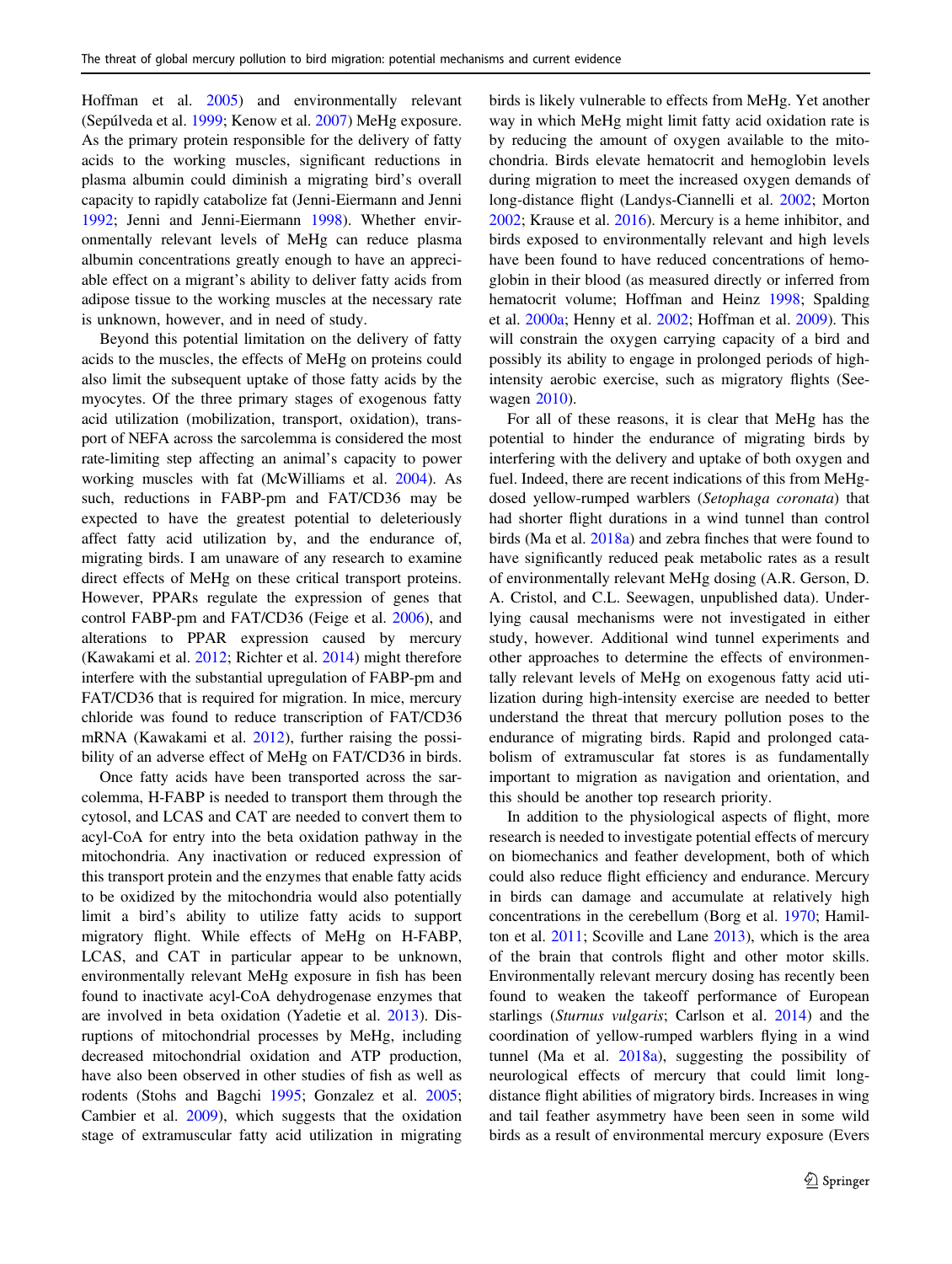et al. [2008;](#page-10-0) Herring et al. [2017](#page-10-0); but see Clarkson et al. [2012\)](#page-9-0), which could increase flight costs (Thomas [1993](#page-12-0); Hambly et al. [2004\)](#page-10-0), and over long distances, conceivably shorten flight durations, lengthen stopovers, and ultimately delay arrival. These biomechanical and morphological effects of mercury on migration have yet to be tested and are important subjects for future investigation.

# Oxidative stress

Fatty acid oxidation and other aerobic metabolic processes in vertebrates generate reactive byproducts that cause oxidative damage to cells. As metabolic rate increases, so does the production of these reactive species (RS) and their potential to exceed the antioxidant defenses of the animal. How migrating birds repeatedly engage in long bouts of high-intensity endurance exercise as they fly from one destination to the next and withstand the extreme oxidative challenges imposed by this behavior has recently gained an increasing amount of attention among physiological ecologists (Costantini [2008](#page-9-0); Skrip and McWilliams [2016](#page-12-0); Cooper-Mullin and McWilliams [2016\)](#page-9-0).

RS are generated in the mitochondria when not all oxygen molecules are fully reduced to water by the electron transport chain. Some intermediates that escape the electron transport chain have an unpaired electron, making them radicals that scavenge electrons from other compounds and turn them into radicals in the process. Others undergo reactions that make them radicals after escaping the electron transport chain. Collectively, these RS can take electrons from and cause structural and/or functional damage to lipids, proteins, and DNA throughout the body unless they are counteracted by endogenous or dietary antioxidants. The fats on which birds rely to fuel their migration are particularly vulnerable to oxidative damage, further heightening the need for migrants to maintain oxidative balance en route (Skrip and McWilliams [2016](#page-12-0)).

Mercury is a well-documented cause of oxidative stress in birds and other vertebrates due to its compounding effects of generating RS, like hydrogen peroxide, while simultaneously disrupting enzymatic and non-enzymatic antioxidants, such as glutathione (GSH), superoxide dismutase (SOD), vitamin C, and vitamin E (Stohs and Bagchi [1995;](#page-12-0) Ercal et al. [2001;](#page-10-0) Ynalvez et al. [2016](#page-12-0); Whitney and Cristol [2017\)](#page-12-0). For example, GSH has been found to be negatively related to MeHg, while oxidized glutathione (GSSH) and the ratio of GSH to GSSG have been found to be positively related to MeHg in several species of experimentally dosed and free-living waterbirds (reviewed by Whitney and Cristol [2017](#page-12-0)). Henry et al. ([2015\)](#page-10-0) found that developmental and dietary exposure of zebra finches to environmentally relevant concentrations of MeHg caused oxidative stress, as indicated by significantly reduced SOD activity and GSH to GSSG ratio. However, markers of oxidative stress were either unrelated to MeHg or related in the opposite direction than expected in free-living tree swallow (Tachycineta bicolor) nestlings with low environmental exposure (Custer et al. [2006,](#page-9-0) [2008\)](#page-9-0). More work on the relationship between environmentally relevant levels of MeHg and oxidative stress in songbirds is needed.

Migrating birds produce exceptional amounts of RS as a natural and unavoidable consequence of long-distance flight, and are therefore already challenged to maintain a high antioxidant capacity throughout their migration (Costantini [2008](#page-9-0); Skrip and McWilliams [2016;](#page-12-0) Cooper-Mullin and McWilliams [2016](#page-9-0)). It therefore seems that additional RS production, coupled with the deactivation of antioxidants as a result of mercury exposure could potentially overwhelm the ability of migrants to achieve oxidative balance and avoid harmful damage. Oxidative damage has been suggested to be a proximate mechanism underlying the myriad toxic effects of mercury on a vertebrate's health, fitness, and survival (e.g., Sarafian and Verity [1991](#page-11-0); Ali et al. [1992;](#page-9-0) Ercal et al. [2001](#page-10-0)). It stands to reason that any additional oxidative stress imposed on a migrating bird by mercury beyond that which is already levied by the metabolic requirements of long-distance flight could have pathological consequences during migration or later in life. Whether the incremental change to either side of the oxidative balance equation among migrating birds as a result of environmental MeHg exposure can be enough to cause meaningful increases in oxidative damage is an important and unanswered question.

#### Stopover refueling

In between long-distance migratory flights, birds must stop to rest and refuel before they can continue towards their goal destination. Stopover refueling includes the replenishment of fat stores and the rebuilding of lean tissues that were catabolized in flight (Karasov and Pinshow [1998;](#page-10-0) Seewagen and Guglielmo [2011\)](#page-12-0), usually over the course of just one to a few days in the case of songbirds (e.g., Morris et al. [1996](#page-11-0)). Most birds are under selective pressure to minimize time spent migrating and they undergo a series of physiological adjustments in preparation for migration that allow them to gain exceptional amounts of body mass in this short amount of time at each stopover site (Guglielmo [2010](#page-10-0); Ramenofsky [2011](#page-11-0)). The physiological processes involved in fattening are under the influence of pancreatic, thyroid, and adrenal hormones, and the enzymes upon which these hormones act (Ramenofsky [2011\)](#page-11-0). Of particular importance are the pancreatic hormones insulin and glucagon, which are the principal regulators of lipogenesis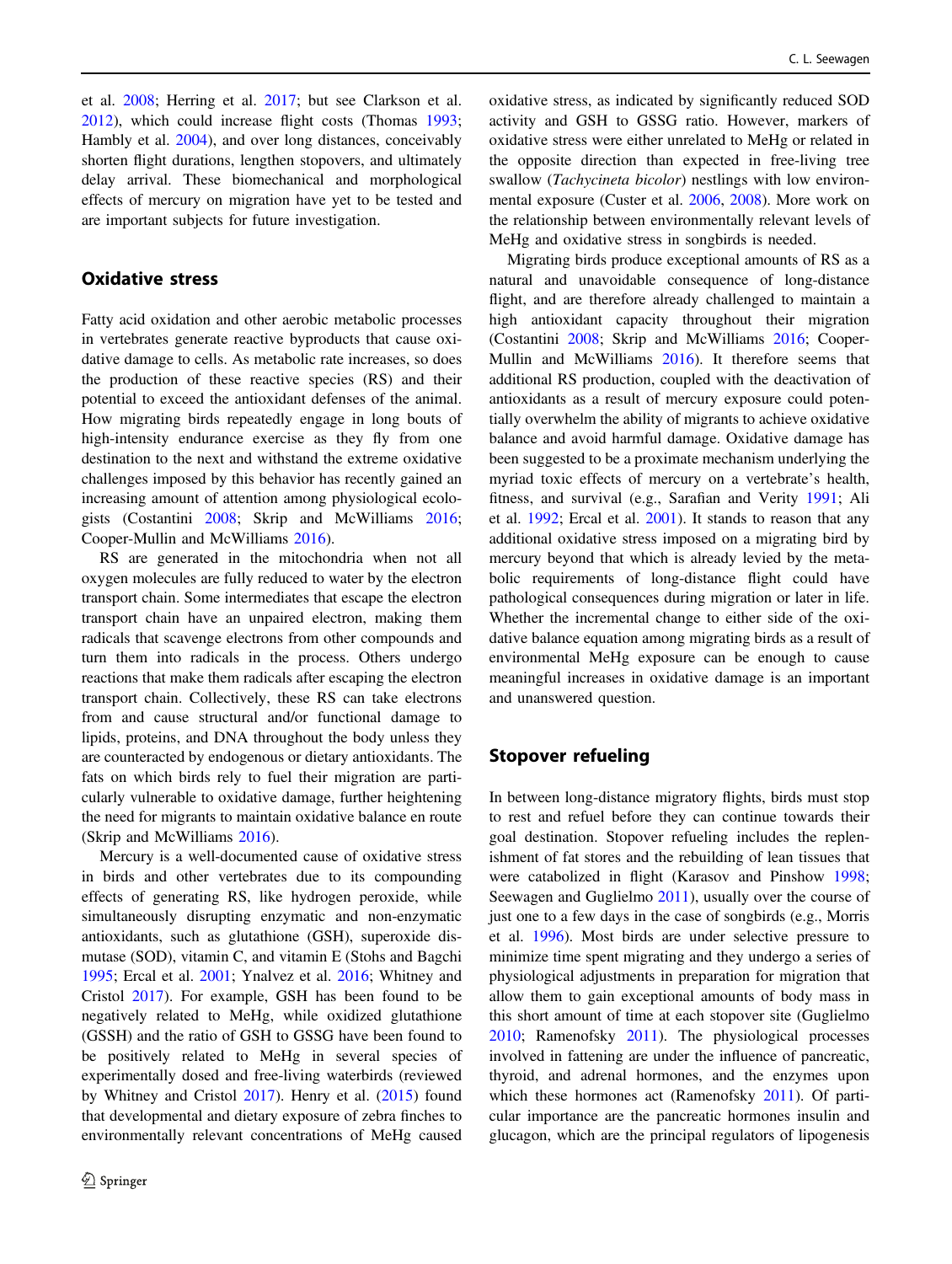and lipolysis in birds and other vertebrates (Griminger [1986;](#page-10-0) Karasov and Martinez del Rio [2007\)](#page-10-0).

Migrants fatten by enlarging their gut, increasing their food intake, and selecting foods that are high in fats and carbohydrates, and have certain fatty acid composition (Pierce et al. [2004](#page-11-0); McWilliams and Karasov [2014](#page-11-0)). Feeding stimulates secretion of insulin from beta cells in the pancreatic islet of Langerhans. The insulin stimulates activity of the enzyme adipose lipoprotein lipase (ALPL), which facilitates the deposition of circulating triglycerides into the adipose tissue for storage (Griminger [1986](#page-10-0); Karasov and Martinez del Rio [2007;](#page-10-0) Ramanofsky [2011\)](#page-11-0). Circulating triglycerides originate from dietary fatty acids or those that have been synthesized from other macronutrients by the liver (McWilliams et al. [2004](#page-11-0)). Fatty acid synthesis is fostered by malic enzyme and fatty acid synthase (Griminger [1986](#page-10-0); Ramenofsky [2011\)](#page-11-0). The reverse process of lipolysis during periods of negative energy balance is regulated by glucagon, which is triggered by hypoglycemia and stimulates the enzyme HSL to release stored fatty acids into the oxidation pathway discussed earlier (Karasov and Martinez del Rio [2007](#page-10-0)). The ratio of glucagon to insulin is therefore what largely controls whether a bird is in a state of energy storage or retrieval. Other hormones that appear to play a role in migratory fattening include corticosterone (CORT), triiodothyronine (T3), thyroxine (T4), prolactin, and possibly leptin (Ramenofsky [2011](#page-11-0)).

Stopover refueling rate is a major determinant of the overall duration of migration. Limitations on refueling rate can lengthen stopover durations, delay arrival, and reduce the energetic condition in which birds reach their breeding or wintering grounds (Lindstrom and Alerstam [1992](#page-11-0); Schaub et al. [2008](#page-12-0)). These carry-over effects from migration to the breeding and wintering seasons can impact reproduction, survival, and possibly the population sizes of birds (Newton [2006;](#page-11-0) Norris and Marra [2007\)](#page-11-0). It is therefore important to migratory bird conservation to understand whether anthropogenic changes to the environment are affecting the ability of migrants to efficiently and promptly refuel during stopovers (Mehlman et al. [2005;](#page-11-0) Klaassen et al. [2012](#page-10-0)).

MeHg is an endocrine disruptor in humans and wildlife (Dyer [2007](#page-10-0); Tan et al. [2009\)](#page-12-0), and in birds specifically, has been found to alter several hormones that are important to multiple life functions (Whitney and Cristol [2017](#page-12-0)). Effects of MeHg exposure on the endocrine system of vertebrates are widespread (Tan et al. [2009](#page-12-0)) but mainly center on pancreatic and thyroid function, including decreased hor-mone secretion from these organs (Soldin et al. [2008](#page-12-0); Schumacher and Abbott [2017\)](#page-12-0). Most notably, MeHg has a severe impact on pancreatic beta cell development, function, and apoptosis, which results in decreased glucose tolerance and insulin production to such an extent that it has been implicated as a contributor to worldwide increases in diabetes among humans (Chen et al. [2009](#page-9-0), [2010;](#page-9-0) Tinkov et al. [2015](#page-12-0); Schumacher and Abbott [2017](#page-12-0)). Insulin can also be directly compromised by the binding of mercury to its sulfur binding sites, and is among the hormones that are considered to be most sensitive to mercury (Chen et al. [2006](#page-9-0); Rice et al. [2014\)](#page-11-0).

There appear to be no published studies of the effects of MeHg on insulin production or other aspects of pancreatic function in birds, but the large body of evidence from other vertebrate taxa (Chen et al. [2006,](#page-9-0) [2009](#page-9-0), [2010;](#page-9-0) Tinkov et al. [2015](#page-12-0); Schumacher and Abbott [2017](#page-12-0)) suggests that similar adverse effects are likely. In the case of a migrating bird, the concern is that reduced insulin production and functionality as a result of MeHg exposure could decrease appetite and feeding intensity, and limit the stimulation of ALPL to store dietary fats consumed during stopovers. Given the nature of MeHg to broadly compromise enzyme activity (Marasco and Costantini [2016;](#page-11-0) Ynalvez et al. [2016\)](#page-12-0), MeHg could also hinder energy storage by directly inactivating ALPL and other important enzymes involved in the process. MeHg exposure in fish was found to downregulate the transcription of fatty acid synthase (Klaper et al. [2008\)](#page-10-0), an enzyme that catalyzes the synthesis of fatty acids and is normally upregulated by birds during migration to support rapid lipogenesis (Ramenofsky et al. [1999](#page-11-0); Egeler et al. [2000\)](#page-10-0). Inactivation and/or reduced expression of fatty acid synthase by MeHg might therefore hinder the ability of migrants to synthesize fat at necessary rates. Mercury might further limit fat storage during stopovers by reducing intestinal absorption of glucose and the activity of several digestive enzymes, as has been observed in fish (Sastry and Gupta [1980](#page-11-0); Gupta and Sastry [1981;](#page-10-0) Sastry and Rao [1984\)](#page-12-0). Each of these effects on lipogenesis and fattening would slow down a bird's overall stopover refueling rate and thereby lengthen the amount of time needed to obtain its desired departure fuel load.

The effects of MeHg on other hormones in birds that are involved in fattening are more equivocal. For example, multiple studies have found baseline concentrations of CORT in birds to be positively associated with environmental mercury exposure or dosing, while just as many have found the opposite or no relationship at all (reviewed by Whitney and Cristol [2017](#page-12-0)). The thyroid hormone, T3, which controls gene transcription for the malic enzyme that facilitates the synthesis of fatty acids from other macronutrients, was negatively related to total blood mercury levels in free-living tree swallow nestlings (Wada et al. [2009](#page-12-0)). T4, which is a thyroid hormone that has been found to increase with migratory readiness in songbirds (Wingfield et al. [1997](#page-12-0)), was also reduced (Wada et al. [2009\)](#page-12-0). Conversely, T3 and/or T4 had no relationship with mercury levels in free-living lesser scaup (Aythya affinis; Pollock and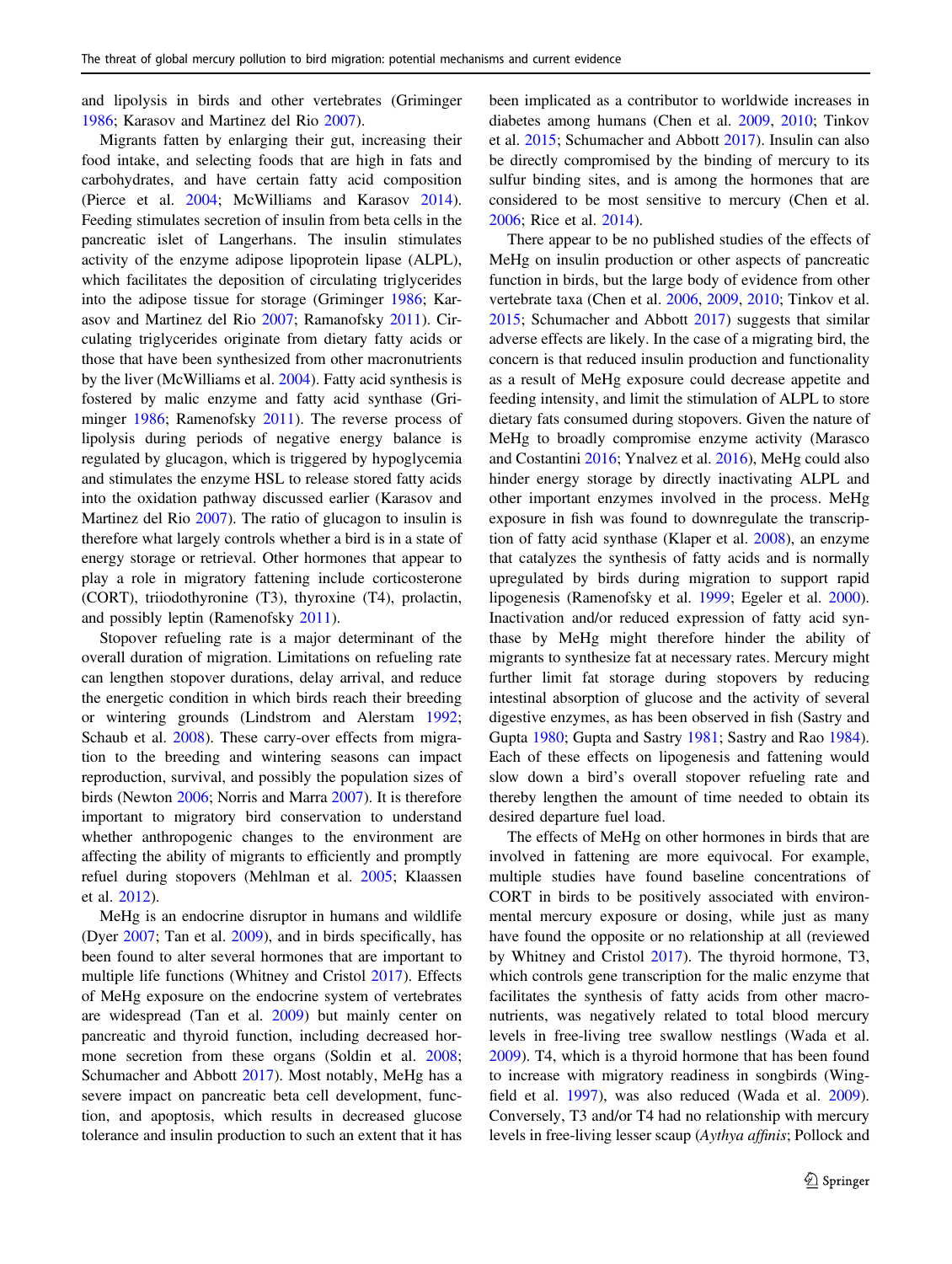Machin [2009](#page-11-0)) or great blue herons (Ardea herodias; Champoux et al. [2017](#page-9-0)). Baseline levels of prolactin, a pituitary hormone that stimulates feeding and lipogenesis (Goodridge and Ball [1967;](#page-10-0) Ramenofsky [2011\)](#page-11-0), were not related to blood mercury concentrations in snow petrels (Pagodroma nivea; Tartu et al. [2015](#page-12-0)), but additional studies in birds appear to be lacking. In fish and rats, exposure to MeHg decreased prolactin gene expression and production (Richter et al. [2014](#page-11-0); Maués et al. [2015](#page-11-0)), while other studies on non-avian taxa have found MeHg to increase prolactin levels possibly by interfering with the dopaminergic system that inhibits prolactin secretion (Carta et al. [2003](#page-9-0); Tan et al. [2009\)](#page-12-0). Much more research will be needed to understand the effects of mercury on these other hormones that are involved in migratory fattening.

Along with its potential effects on the physiological aspects of fattening, it is possible that mercury exposure could cause behavioral changes that would reduce a migrant's stopover refueling performance (Seewagen [2010,](#page-12-0) [2013\)](#page-12-0). For example, at high levels, mercury has been observed to suppress appetite and the motivation to forage in birds (Bouton et al. [1999;](#page-9-0) Spalding et al. [2000b](#page-12-0); Evers et al. [2008](#page-10-0)). High levels of mercury have also been associated with lethargy and ataxia (e.g., Borg et al. [1970](#page-9-0); Bouton et al. [1999;](#page-9-0) Evers et al. [2008](#page-10-0), but see Swaddle et al. [2017\)](#page-12-0), including a study that found that mercury dosing reduced the accuracy and rate at which rock doves (Columba livia) pecked at food (Evans et al. [1982](#page-10-0)). Reduced activity levels and impaired motor skills would be expected to hinder foraging efficiency during migration stopovers, when prompt location and acquisition of food is a requisite for rapid refueling.

Most of these studies have involved mercury levels that are above those normally observed in most free-living migratory songbirds, however, and it is therefore uncertain whether environmentally relevant levels of mercury can cause the kinds of behavioral changes that would impair the abilities of songbird migrants to refuel effectively. Only two studies have investigated the effects of mercury on the stopover refueling rates of birds. One found no relationship between total blood mercury concentration and plasma triglyceride level (an indicator of refueling rate) in northern waterthrushes (Parkesia noveboracensis) at an autumn stopover site in New York, USA (Seewagen [2013](#page-12-0)). It was concluded that either the mercury levels of the birds were low enough to have no detectable effect on foraging behavior, or food was plentiful enough at the site that birds were not challenged to an extent that would reveal differences in their foraging abilities. The other found mercury to be negatively associated with refueling rate in one (Geothlypis trichas) out of the four songbird species studied during fall and none out of the same four songbird species studied during spring at a stopover site in Florida, USA (E. Adams,

personal communication). Similar studies on a range of bird species and in other stopover habitats are needed and encouraged in order to clarify whether exposure of freeliving birds to environmental mercury can interfere with their refueling performance and ability to maintain their migratory schedule.

#### Immunocompetence

The avian immune system represents a series of coordinated physiological processes among macrophages, B lymphocytes, and T lymphocytes that protect a bird against the pathogens and parasites encountered in its environment (Sharma [1991\)](#page-12-0). Relative to sedentary species, migratory birds are likely to have greater exposure to novel parasites and pathogens because their migrations take them through multiple geographic areas of the world, each with different climates, ecosystems, and biological communities (Møller and Erritzøe [1998;](#page-11-0) Figuerola and Green [2000;](#page-10-0) Altizer et al. [2011](#page-9-0)). The high densities at which migrants can occur at stopover sites may also increase contact with pathogens and the transmission of disease (Altizer et al. [2011\)](#page-9-0). Migration may therefore be a particularly critical time in a migrant's annual cycle at which to maintain a robust immune system. Contrary to this expectation, however, immune function in birds appears to be suppressed during migration (Owen and Moore [2006](#page-11-0), [2008](#page-11-0); Nebel et al. [2012;](#page-11-0) but see Hasselquist et al. [2007\)](#page-10-0). This may be the result of an intentional and adaptive reallocation of energy from immune responses to flight and stopover refueling (Norris and Evans [2000\)](#page-11-0) or an unavoidable impact of high intensity exercise on the immune system (Buehler et al. [2010](#page-9-0); Nebel et al. [2012](#page-11-0)). In any case, this reduction in immunocompetence at a time when exposure to novel pathogens and parasites is likely to be at its highest makes migrants even more vulnerable to disease. Differing abilities of individual birds to manage the energetic tradeoff between mounting immune responses and engaging in migratory activity, and successfully defend themselves from infections during migration, may be a major contributor to migration mortality that acts to limit transmission by removing infected individuals from the population (Altizer et al. [2011;](#page-9-0) Risely et al. [2018\)](#page-11-0).

Any additional factors that suppress immunocompetence in birds are likely to compound these effects of migration on the immune system and further challenge the ability of migrants to stay healthy. Immunotoxic effects of mercury have been documented in several vertebrate taxa, including birds. Waterbirds and poultry exposed to high levels of mercury have been observed to experience histological changes in the thymus, bursa, and spleens, suppressed antibody responses, decreased B-cell proliferation, and altered heterophil:lymphocyte ratios (Thaxton and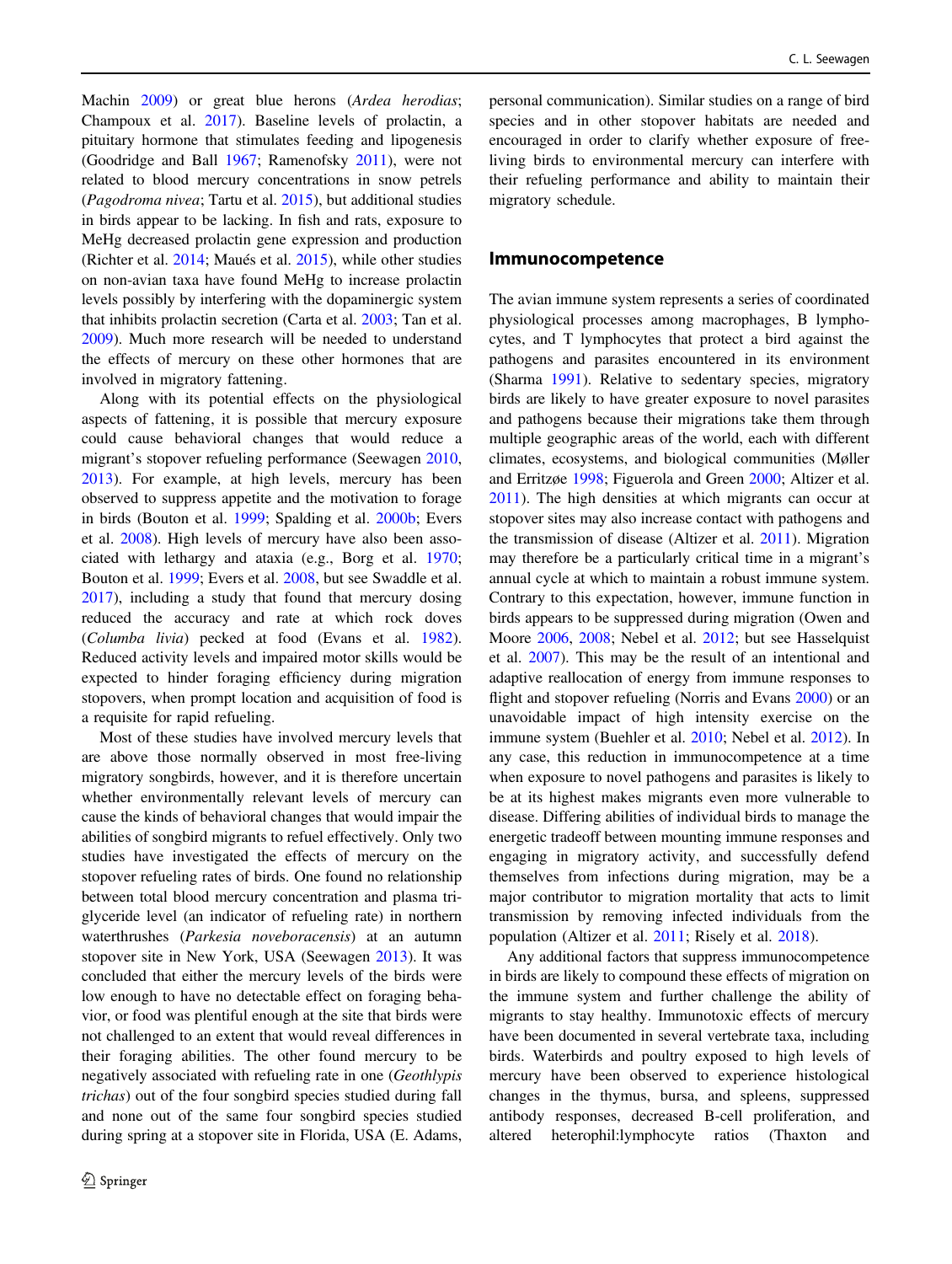Parkhurst [1973](#page-12-0); Bridger and Thaxton [1983](#page-9-0); Spalding et al. [2000a](#page-12-0); Kenow et al. [2007](#page-10-0); Whitney and Cristol [2017](#page-12-0)). The small number of studies that have been conducted on songbirds, either living in mercury-contaminated environments or dosed with environmentally relevant levels of mercury, also generally point towards a negative effect of mercury on their immune system (Hawley et al. [2009](#page-10-0); Lewis et al. [2013;](#page-11-0) but see Caudill et al. [2015](#page-9-0)).

High energy activities are harder to sustain when the immune system is challenged. In migrating birds, pathogen infections have been observed to result in shortened flight distances, lowered stopover refueling rates, delayed arrival, and even reduced chances of survival (Van Gils et al. [2007;](#page-12-0) Risely et al. [2018](#page-11-0)). Any additional dampening of the immune system by mercury may therefore increase the likelihood and severity of infections during migration and the consequences of that for migration performance and survival. To what degree, if any, that mercury accumulation in free-living migratory birds can reduce migration performance or survivability by suppressing immune function has yet to be investigated, however, and warrants attention.

# Conclusion

Although very few studies have yet to directly investigate the effects of mercury on migration, there is an abundance of information about the physiological changes that can occur in non-migrating birds as well as non-avian taxa to suggest that mercury poses a significant threat to bird migration in many ways (Fig. 1). The broad ability of mercury to inactivate enzymes and compromise the function of other proteins to which it binds is perhaps the mechanism

by which mercury has the strongest potential to disrupt so many of the physiological processes that make longdistance migration possible. In just this way alone, mercury might interfere with magnetic compass navigation, flight endurance, oxidative balance, and stopover refueling.

Hindrance of any of these fundamental aspects of migration will inherently weaken migration performance, possibly to the extent that the likelihood of survival is reduced. Previous studies of the effect of mercury on survival, which have been limited to long-lived migratory waterbirds and tree swallows, have failed to find any strong evidence that environmentally relevant mercury exposure significantly reduces survivorship (reviewed by Whitney and Cristol [2017](#page-12-0)). Recent work by Ma et al. [\(2018a\)](#page-11-0), however, found mean mercury levels in blackpoll warbler (Setophaga striata) and American redstart (Setophaga ruticilla) feathers grown during the post-breeding period and retained until the following year to be higher among birds during autumn than among conspecifics returning in the spring, suggesting that mercury may have contributed to migration mortality in these species. Although the pattern was not observed in all five of the species examined, the two species in which there was an apparent culling effect of mercury were also the species with the longest (i.e., most challenging) migrations. In blackpoll warblers, the species with the most extreme migration of any Neotropical migratory songbird (DeLuca et al. [2015](#page-9-0)), average mercury levels of feathers grown during the breeding season were 50% lower among the cohort of birds returning in the spring than among those that departed the previous autumn. This apparent removal of individuals with the highest mercury burdens from the population sometime between the onset of autumn migration and return in spring indicates that



Fig. 1 Conceptual diagram of potential mechanisms by which methylmercury might hinder the migration performance of birds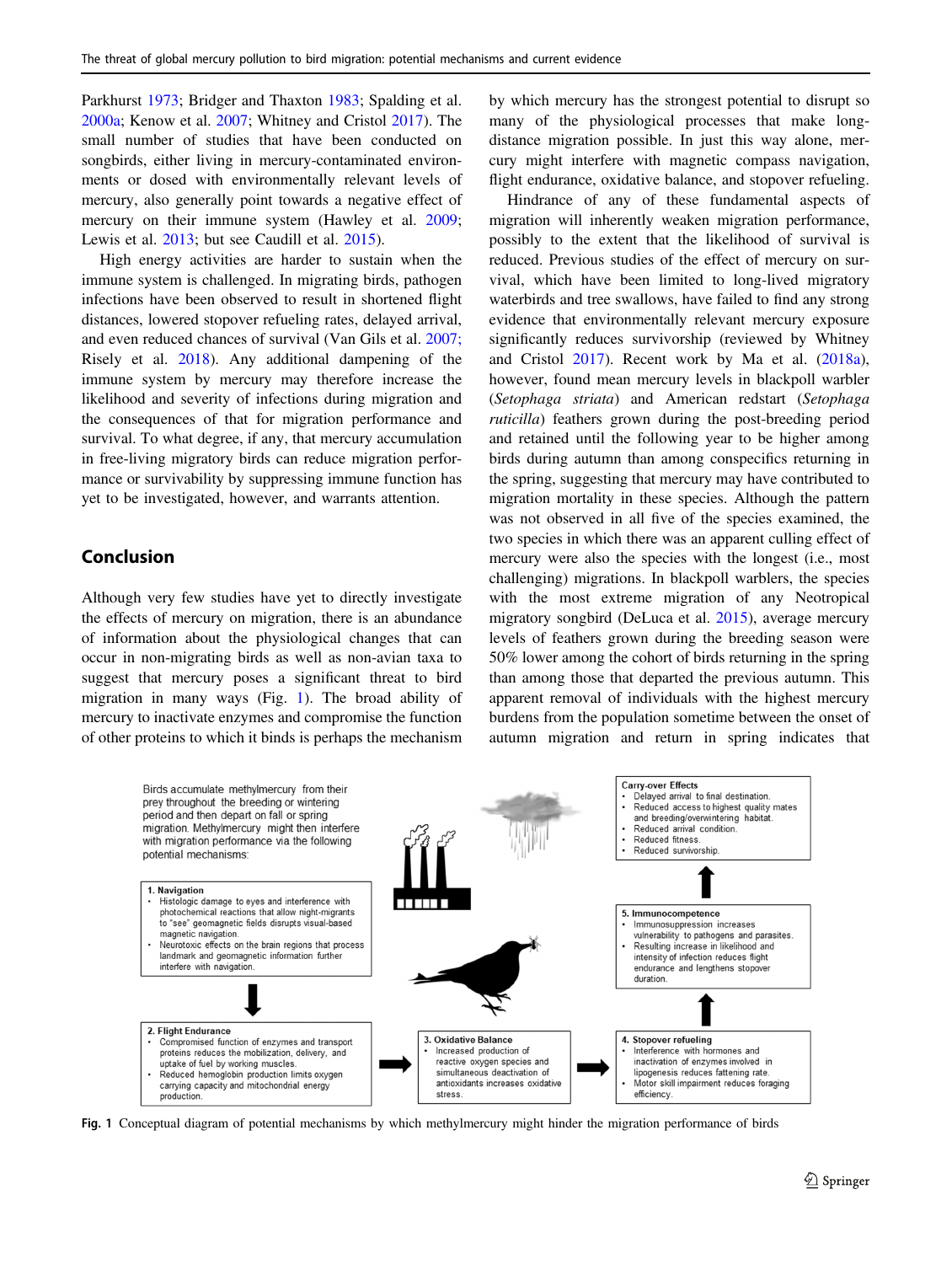<span id="page-9-0"></span>mercury accumulation may have affected their migration performance, perhaps by compromising their ability to navigate properly, fly efficiently, meet the energetic demands of long-distance flight, withstand oxidative damage, refuel efficiently, and/or avoid sickness and predation. As a fuller picture of mercury's threats to birds emerges, future investigations will hopefully test these potential mechanisms by which this widespread and persistent environmental contaminant might affect the most vulnerable phase in the annual cycle of one fifth of all bird species.

Acknowledgements Daniel A. Cristol, Alexander R. Gerson, Yanju Ma, Christopher G. Guglielmo, and three anonymous reviewers provided helpful ideas and comments on previous versions of the manuscript. I also thank Daniel Cristol for the invitation and encouragement to write this article for the Special Issue. Financial support for the preparation of the manuscript was provided by the Great Hollow Nature Preserve & Ecological Research Center.

#### Compliance with ethical standards

Conflict of interest The author declares that he has no conflict of interest.

## References

- Ali SF, LeBel CP, Bondy SC (1992) Reactive oxygen species formation as a biomarker of methylmercury and trimethyltin neurotoxicity. Neurotoxicol 13:637–648
- Altizer S, Bartel R, Han BA (2011) Animal migration and infectious disease risk. Science 331:296–302
- Bingman VP, Cheng K (2005) Mechanisms of animal global navigation: Comparative perspectives and enduring challenges. Ethol Ecol Evol 17:295–318
- Borg K, Erne K, Hanko E, Wanntorp H (1970) Experimental secondary methyl mercury poisoning in the goshawk (Accipiter g. gentilis L.). Environ Pollut 1:91–104
- Bouton SN, Frederick PC, Spalding MG, McGill H (1999) Effects of chronic, low concentrations of dietary methylmercury on the behavior of juvenile great egrets. Environ Toxicol Chem 18:1934–1939
- Bowlin MS, Cochran WW, Wikelski MC (2005) Biotelemetry of new world thrushes during migration: physiology, energetics and orientation in the wild. Integr Comp Biol 45:295–304
- Bridger MA, Thaxton JP (1983) Humoral immunity in the chicken as affected by mercury. Arch Environ Contam Toxicol 12:45–49
- Buehler DM, Tieleman BI, Piersma T (2010) Indices of immune function are lower in Red Knots (Calidris canutus) recovering protein than in those storing fat during stopover in Delaware Bay. Auk 127:394–401
- Burbacher TM, Grant KS, Mayfield DB, Gilbert SG, Rice DC (2005) Prenatal methylmercury exposure affects spatial vision in adult monkeys. Toxicol Appl Pharmacol 208:21–28
- Cambier S, Benard G, Mesmer-Dudons N, Gonzalez P, Rossignol R, Brethes D, Bourdineaud JP (2009) At environmental doses, dietary methylmercury inhibits mitochondrial energy metabolism in skeletal muscles of the zebra fish (Danio rerio). Int J Biochem Cell Biol 41:791–799
- Canto-Pereira LH, Lago M, Costa MF, Rodrigues AR, Saito CA, Silveira LCL, Ventura DF (2005) Visual impairment on dentists

related to occupational mercury exposure. Environ Toxicol Pharmacol 19:517–522

- Carlson JR, Cristol D, Swaddle JP (2014) Dietary mercury exposure causes decreased escape takeoff flight performance and increased molt rate in European starlings (Sturnus vulgaris). Ecotoxicology 23:1464–1473
- Carta P, Flore C, Alinovi R, Ibba A, Tocco MG, Aru G, Carta R, Girei E, Mutti A, Lucchini R, Randaccio FS (2003) Sub-clinical neurobehavioral abnormalities associated with low level of mercury exposure through fish consumption. Neurotoxicol 24:617–623
- Caudill MT, Spear EL, Varian-Ramos CW, Cristol DA (2015) PHA-Stimulated immune responsiveness in mercury-dosed zebra finches does not match results from environmentally exposed songbirds. Bull Environ Contam Toxicol 94:407–411
- Champoux L, Boily M, Fitzgerald G (2017) Thyroid hormones, retinol and clinical parameters in relation to mercury and organohalogen contaminants in Great Blue Heron (Ardea herodias) nestlings from the St. Lawrence River, Québec, Canada. Arch Environ Contam Toxicol 72:200–214
- Chen YW, Huang CF, Tsai KS, Yang RS, Yen CC, Yang C, Lin-Shiau SY, Liu SH (2006) Methylmercury induces pancreatic β-cell apoptosis and dysfunction. Chem Res Toxicol 19:1080–1085
- Chen YW, Yang CY, Huang CF, Hung DZ, Leung YM, Liu SH (2009) Heavy metals, islet function and diabetes development. Islets 1:169–176
- Chen YW, Huang CF, Yang CY, Yen CC, Tsai KS, Liu SH (2010) Inorganic mercury causes pancreatic β-cell death via the oxidative stress-induced apoptotic and necrotic pathways. Toxicol Appl Pharmacol 243:323–331
- Chernetsov NS (2016) Orientation and navigation of migrating birds. Biol Bull 43:788–803
- Clarkson CE, Erwin RM, Riscassi A (2012) The use of novel biomarkers to determine dietary mercury accumulation in nestling waterbirds. Environ ToxicolChem 31:1143–1148
- Cnotka J, Möhle M, Rehkämper G (2008) Navigational experience affects hippocampus size in homing pigeons. Brain Behav Evol 72:233–238
- Cooper-Mullin C, McWilliams SR (2016) The role of the antioxidant system during intense endurance exercise: lessons from migrating birds. J Exp Biol 219:3684–3695
- Costantini D (2008) Oxidative stress in ecology and evolution: lessons from avian studies. Ecol Lett 11:1238–1251
- Cristol DA, Reynolds EB, Leclerc JE, Donner AH, Farabaugh CS, Ziegenfus CW (2003) Migratory dark-eyed juncos, (Junco hyemalis), have better spatial memory and denser hippocampal neurons than nonmigratory conspecifics. Anim Behav 66:317–328
- Custer CM, Custer TW, Warburton D, Hoffman DJ, Bickham JW, Matson CW (2006) Trace element concentrations and bioindicator responses in tree swallows from northwestern Minnesota. Environ Monit Assess 118:247–266
- Custer TW, Custer CM, Johnson KM, Hoffman D (2008) Mercury and other element exposure to tree swallows (Tachycineta bicolor) nesting on Lostwood National Wildlife Refuge, North Dakota. Environ Pollut 155:217–226
- DeLuca WV, Woodworth BK, Rimmer CC, Marra PP, Taylor PD, McFarland KP, Mackenzie SA, Norris DR (2015) Transoceanic migration by a 12-g songbird. Biol Lett 11:20141045
- Driscoll CT, Mason RP, Chan HM, Jacob DJ, Pirrone N (2013) Mercury as a global pollutant: sources, pathways, and effects. Environ Sci Technol 47:4967–4983
- Driscoll CT, Han YJ, Chen CY, Evers DC, Lambert KF, Holsen TM, Kamman NC, Munson RK (2007) Mercury contamination in forest and freshwater ecosystems in the northeastern United States. BioScience 57:17–28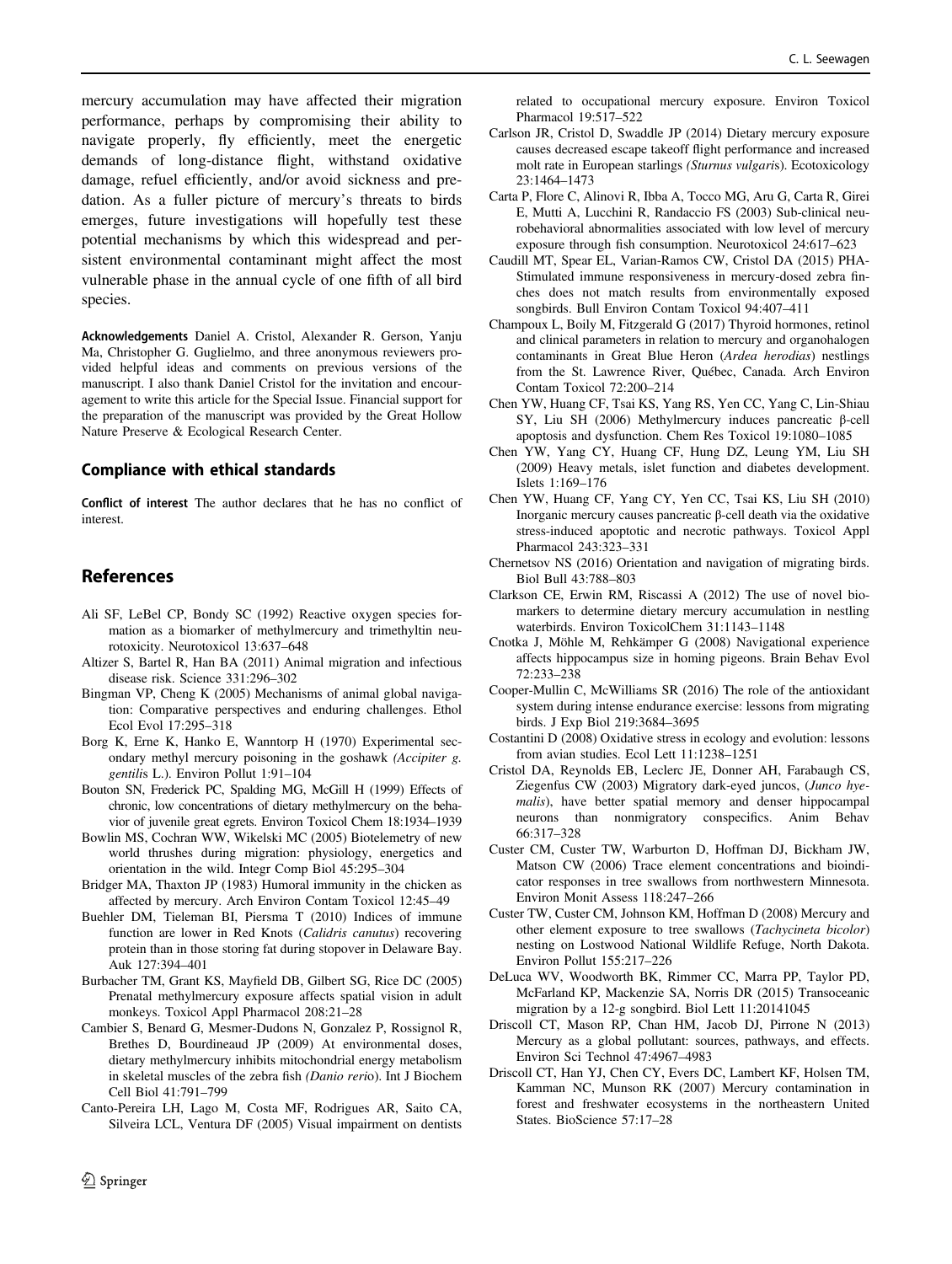- <span id="page-10-0"></span>Dyer CA (2007) Heavy metals as endocrine-disrupting chemicals. In: Gore AC (ed) Endorcrine disrupting chemicals: from basic research to clinical practice. Humana Press, New Jersey, p 111–133
- Egeler O, Williams TD, Guglielmo CG (2000) Modulation of lipogenic enzymes, fatty acid synthase and Δ 9-desaturase, in relation to migration in the western sandpiper (Calidris mauri). J Comp Physiol B 170:169–174
- Ercal N, Gurer-Orhan H, Aykin-Burns N (2001) Toxic metals and oxidative stress part I: mechanisms involved in metal-induced oxidative damage. Curr Top Med Chem 1:529–539
- Evans HL, Garman RH. 1980. Scotopic vision as an indicator of neurotoxicity. In: Merigan WH, Weiss B (Eds) Neurotoxicity of the visual system. Raven Press, New York. pp 135–147
- Evans HL, Garman RH, Laties VG (1982) Neurotoxicity of methylmercury in the pigeon. Neurotoxicology 3:21–36
- Evers DC, Savoy LJ, DeSorbo CR, Yates DE, Hanson W, Taylor KM, Siegel LS, Cooley Jr JH, Bank MS, Major A, Munney K (2008) Adverse effects from environmental mercury loads on breeding common loons. Ecotoxicology 17:69–81
- Feige JN, Gelman L, Michalik L, Desvergne B, Wahli W (2006) From molecular action to physiological outputs: peroxisome proliferator-activated receptors are nuclear receptors at the crossroads of key cellular functions. Prog Lipid Res 45:120–159
- Figuerola J, Green AJ (2000) Haematozoan parasites and migratory behaviour in waterfowl. Evol Ecol 14:143–153
- Fox DA (2015) Retinal and visual system: occupational and environmental toxicology. In: Lotti M, Bleeker ML (eds) Occupational neurology. Elselvier B.V., Amsterdam, p 325–340
- Fox DA, Sillman AJ (1979) Heavy metals affect rod, but not cone, photoreceptors. Science 206:78–80
- Fujimura M, Usuki F, Sawada M, Takashima A (2009) Methylmercury induces neuropathological changes with tau hyperphosphorylation mainly through the activation of the c-jun-N-terminal kinase pathway in the cerebral cortex, but not in the hippocampus of the mouse brain. Neurotoxicology 30:1000–1007
- Gonzalez P, Dominique Y, Massabuau JC, Boudou A, Bourdineaud JP (2005) Comparative effects of dietary methylmercury on gene expression in liver, skeletal muscle, and brain of the zebrafish (Danio rerio). Environ Sci Technol 39:3972–3980
- Goodridge AG, Ball EG (1967) The effect of prolactin on lipogenesis in the pigeon in vitro studies. Biochemistry 6:2335–2343
- Griminger P (1986) Lipid metabolism. In: Sturkie PD (ed) Avian physiology, 4th edn. Springer Verlag, New York, NY, p 345–358
- Guglielmo CG (2010) Move that fatty acid: fuel selection and transport in migratory birds and bats. Integr Comp Biol 50:336–345
- Gupta PK, Sastry KV (1981) Effect of mercuric chloride on enzyme activities in the digestive system and chemical composition of liver and muscles of the catfish, (Heteropneustes fossilis). Ecotoxicol Environ Saf 5:389–400
- Hambly C, Harper EJ, Speakman JR (2004) The energetic cost of variations in wing span and wing asymmetry in the zebra finch (Taeniopygia guttate). J Exp Biol 207:3977–3984
- Hamilton M, Scheuhammer A, Basu N (2011) Mercury, selenium and neurochemical biomarkers in different brain regions of migrating common loons from Lake Erie, Canada. Ecotoxicology 20:1677–1683
- Hasselquist D, Lindström Å, Jenni-Eiermann S, Koolhaas A, Piersma T (2007) Long flights do not influence immune responses of a long-distance migrant bird: a wind-tunnel experiment. J Exp Biol 210:1123–1131
- Hawley DM, Hallinger KK, Cristol DA (2009) Compromised immune competence in free-living tree swallows exposed to mercury. Ecotoxicology 18:499–503
- Hawryshyn CW, Mackay WC, Nilsson TH (1982) Methyl mercury induced visual deficits in rainbow trout. Can J Zool 60:3127–3133
- Healy SD, Gwinner E, Krebs JR (1996) Hippocampal volume in migratory and non-migratory warblers: effects of age and experience. Behav Brain Res 81:61–68
- Heinz GH, Locke LN (1976) Brain lesions in mallard ducklings from parents fed methylmercury. Avian Dis 20:9–17
- Henny CJ, Hill EF, Hoffman DJ, Spalding MG, Grove RA (2002) Nineteenth century mercury: hazard to wading birds and cormorants of the Carson River, Nevada. Ecotoxicology 11:213–231
- Henry KA, Cristol DA, Varian-Ramos CW, Bradley EL (2015) Oxidative stress in songbirds exposed to dietary methylmercury. Ecotoxicology 24:520–526
- Herring G, Eagles‐Smith CA, Ackerman JT (2017) Mercury exposure may influence fluctuating asymmetry in waterbirds. Environ Toxicol Chem 36:1599–1605
- Heyers D, Manns M, Luksch H, Güntürkün O, Mouritsen H (2007) A visual pathway links brain structures active during magnetic compass orientation in migratory birds. PLoS One 2:e937
- Hoffman DJ, Henny CJ, Hill EF, Grove RA, Kaiser JL, Stebbins KR (2009) Mercury and drought along the Lower Carson River, Nevada: III. Effects on blood and organ biochemistry and histopathology of snowy egrets and black-crowned night-herons on Lahontan Reservoir, 2002–2006. J Toxicol Environ Health A 72:1223–1241
- Hoffman DJ, Spalding MG, Frederick PC (2005) Subchronic effects of methylmercury on plasma and organ biochemistries in great egret nestlings. Environ Toxicol Chem 24:3078–3084
- Hoffman DJ, Heinz GH (1998) Effects of mercury and selenium on glutathione metabolism and oxidative stress in mallard ducks. Environ Toxicol Chem 17:161–166
- Holland RA, Thorup K, Gagliardo A, Bisson IA, Knecht E, Mizrahi D, Wikelski M (2009) Testing the role of sensory systems in the migratory heading of a songbird. J Exp Biol 212:4065–4071
- Jenni L, Jenni-Eiermann S (1998) Fuel supply and metabolic constraints in migrating birds. J Avian Biol 29:521–528
- Jenni-Eiermann S, Jenni L (1992) High plasma triglyceride levels in small birds during migratory flight: A new pathway for fuel supply during endurance locomotion at very high mass-specific metabolic rates? Physiol Zool 65:112–123
- Karasov WH, Martinez del Rio C (2007) Physiological ecology: how animals process energy, nutrients, and toxins. Princeton, New **Jersey**
- Karasov WH, Pinshow B (1998) Changes in lean mass and in organs of nutrient assimilation in a long-distance passerine migrant at a springtime stopover site. Physiol Zool 71:435–438
- Kawakami T, Hanao N, Nishiyama K, Kadota Y, Inoue M, Sato M, Suzuki S (2012) Differential effects of cobalt and mercury on lipid metabolism in the white adipose tissue of high-fat dietinduced obesity mice. Toxicol Appl Pharmacol 258:32–42
- Kenow KP, Grasman KA, Hines RK, Meyer MW, Gendron‐Fitzpatrick A, Spalding MG, Gray BR (2007) Effects of methylmercury exposure on the immune function of juvenile common loons (Gavia immer). Environ Toxicol Chem 26:1460–1469
- Kirby JS, Stattersfield AJ, Butchart SH, Evans MI, Grimmett RF, Jones VR, O'Sullivan J, Tucker GM, Newton I (2008) Key conservation issues for migratory land and waterbird species on the world's major flyways. Bird Conser Int 18:S49–S73
- Klaassen RH, Hake M, Strandberg R, Koks BJ, Trierweiler C, Exo KM, Bairlein F, Alerstam T (2014) When and where does mortality occur in migratory birds? Direct evidence from long-term satellite tracking of raptors. J Anim Ecol 83:176–84
- Klaassen M, Hoye BJ, Nolet BA, Buttemer WA (2012) Ecophysiology of avian migration in the face of current global hazards. Philos Trans R Soc Lond B Biol Sci 367:1719–1732
- Klaper R, Carter BJ, Richter CA, Drevnick PE, Sandheinrich MB, Tillitt D (2008) Use of a 15k gene microarray to determine gene expression changes in response to acute and chronic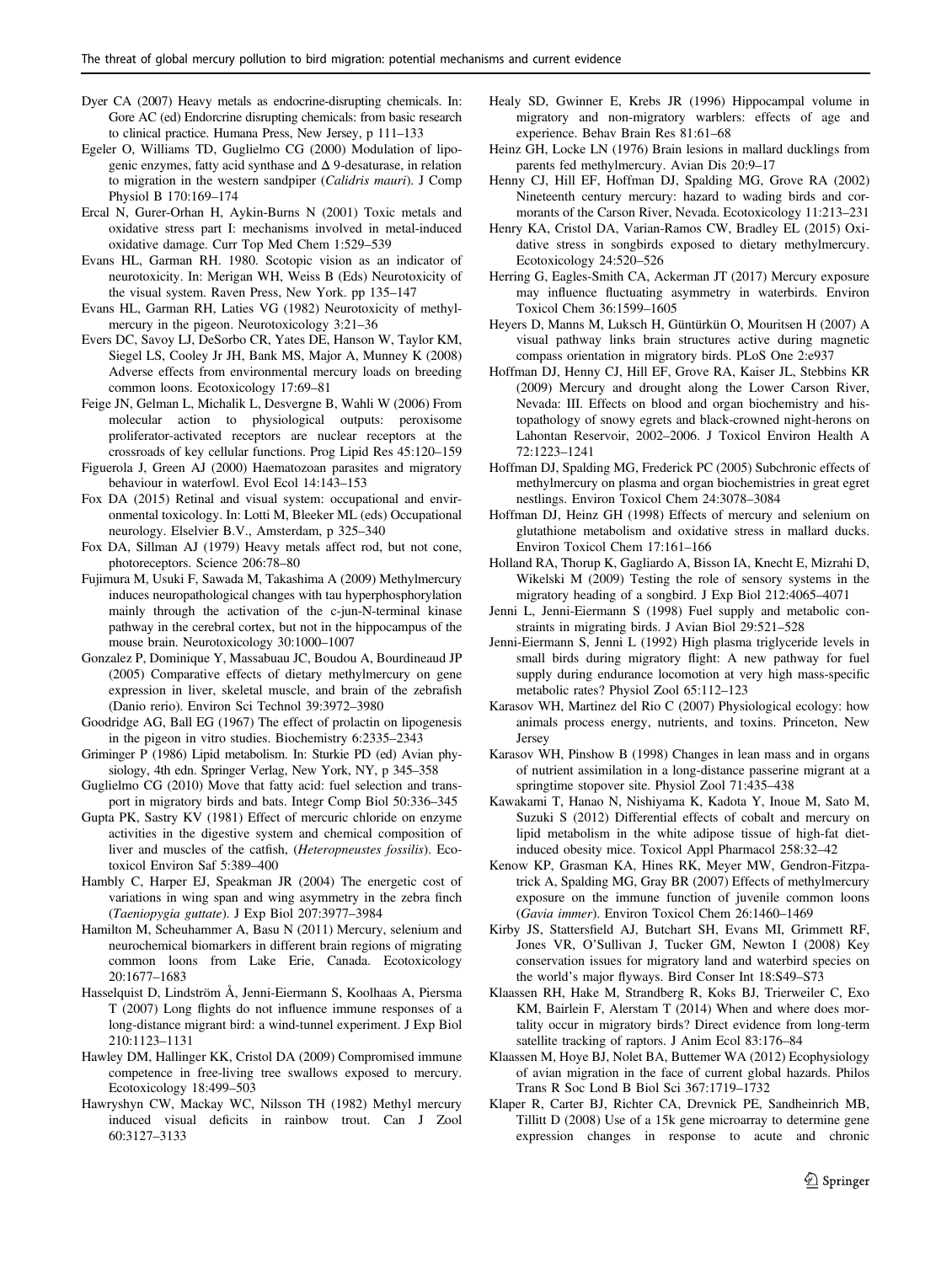<span id="page-11-0"></span>methylmercury exposure in the fathead minnow (Pimephales promelas). J Fish Biol 72:2207–2280

- Krause JS, Németh Z, Pérez JH, Chmura HE, Ramenofsky M, Wingfield JC (2016) Annual hematocrit profiles in two subspecies of white-crowned sparrow: a migrant and a resident comparison. Physiol Biochem Zool 89:51–60
- Landler L, Painter MS, Coe BH, Youmans PW, Hopkins WA, Phillips JB (2017) High levels of maternally transferred mercury disrupt magnetic responses of snapping turtle hatchlings (Chelydra serpentina). Environ Pollut 228:19–25
- Landys-Ciannelli MM, Jukema J, Piersma T (2002) Blood parameter changes during stopover in a long‐distance migratory shorebird, the bar-tailed godwit (Limosa lapponica taymyrensis). J Avian Biol 33:451–455
- Lewis CA, Cristol DA, Swaddle JP, Varian-Ramos CW, Zwollo P (2013) Decreased immune response in zebra finches exposed to sublethal doses of mercury. Arch Environ Contam Toxicol 64:327–336
- Lindstrom A, Alerstam T (1992) Optimal fat loads in migrating birds: a test of the time-minimization hypothesis. Am Nat 140:477–491
- Ma Y, Perez CR, Branfireun BA, Guglielmo CG (2018a) Dietary exposure to methylmercuryaffects flight endurance in a migratory songbird. Environ Pollut 234:894–901
- Marasco V, Costantini D (2016) Signaling in a polluted world: oxidative stress as an overlooked mechanism linking contaminants to animal communication. Front Ecol Evol 4:95
- Maués LAL, Macchi BM, Crespo-López ME, Nasciutti LE, Picanço-Diniz DLW, Antunes-Rodrigues J, do Nascimento JLM (2015) Methylmercury inhibits prolactin release in a cell line of pituitary origin. Braz J Med Biol Res 48:691–696
- McFarlan JT, Bonen A, Guglielmo CG (2009) Seasonal upregulation of fatty acid transporters in flight muscles of migratory whitethroated sparrows (Zonotrichia albicollis). J Exp Biol 212:2934–2940
- McWilliams SR, Guglielmo C, Pierce B, Klaassen M (2004) Flying, fasting, and feeding in birds during migration: a nutritional and physiological ecology perspective. J Avian Biol 35:377–393
- McWilliams SR, Karasov WH (2014) Spare capacity and phenotypic flexibility in the digestive system of a migratory bird: defining the limits of animal design. Proc R Soc B 281:20140308
- Mehlman DW, Mabey SE, Ewert DN, Duncan C, Abel B, Cimprich D, Sutter RD, Woodrey M (2005) Conserving stopover sites for forest-dwelling migratory landbirds. Auk 122:1281–1290
- Mela M, Grötzner SR, Legeay A, Mesmer-Dudons N, Massabuau JC, Ventura DF, de Oliveira Ribeiro CA (2012) Morphological evidence of neurotoxicity in retina after methylmercury exposure. Neurotoxicology 33:407–415
- Møller AP, Erritzøe J (1998) Host immune defence and migration in birds. Evol Ecol 12:945–953
- Morris SR, Holmes DW, Richmond ME (1996) A ten-year study of the stopover patterns of migratory passerines during fall migration on Appledore Island, Maine. Condor 98:395–409
- Morton ML (2002) The mountain white-crowned sparrow: migration and reproduction at high altitude. Stud Avian Biol 24
- Mouritsen H, Hore PJ (2012) The magnetic retina: Light-dependent and trigeminal magnetoreception in migratory birds. Curr Opin Neurobiol 22:343–352
- Mouritsen H, Feenders G, Liedvogel M, Wada K, Jarvis ED (2005) Night-vision brain area in migratory songbirds. Proc Natl Acad Sci USA 102:8339–8344
- Mouritsen H, Janssen-Bienhold U, Liedvogel M, Feenders G, Stalleicken J, Dirks P, Weiler R (2004) Cryptochromes and neuronalactivity markers colocalize in the retina of migratory birds during magnetic orientation. Proc Natl Acad Sci USA 101:14294–14299
- Moye JK, Perez CR, Pritsos CA (2016) Effects of parental and direct methylmercury exposure on flight activity in young homing pigeons (Columba livia). Environ Pollut 5:23–30
- Nebel S, Bauchinger U, Buehler DM, Langlois LA, Boyles M, Gerson AR, Price ER, McWilliams SR, Guglielmo CG (2012) Constitutive immune function in European starlings, (Sturnus vulgaris), is decreased immediately after an endurance flight in a wind tunnel. J Exp Biol 215:272–278
- Newton I (2006) Can conditions experienced during migration limit the population levels of birds? J Ornithol 147:146–166
- Norris RD, Marra PP (2007) Seasonal interactions, habitat quality, and population dynamics in migratory birds. Condor 109:535–47
- Norris K, Evans MR (2000) Ecological immunology: Life history trade-offs and immune defense in birds. Behav Ecol 11:19–26
- North American Bird Conservation Initiative (NABCI) (2016) The state of North America's birds 2016. Environment and Climate Change Ottawa, Canada
- Owen JC, Moore FR (2006) Seasonal differences in immunological condition of three species of thrushes. Condor 108:389–398
- Owen JC, Moore FR (2008) Relationship between energetic condition and indicators of immune function in thrushes during spring migration. Can J Zool 86:638–647
- Pereira R, Guilherme S, Brandão F, Raimundo J, Santos MA, Pacheco M, Pereira P (2016) Insights into neurosensory toxicity of mercury in fish eyes stemming from tissue burdens, oxidative stress and synaptic transmission profiles. Mar Environ Res 113:70–79
- Pierce BJ, McWilliams SR, Place AR, Huguenin MA (2004) Diet preferences for specific fatty acids and their effect on composition of fat reserves in migratory Red-eyed Vireos (Vireo olivaceous). Comp Biochem Physiol A Mol Integr Physiol 138:503–514
- Pollock B, Machin KL (2009) Corticosterone in relation to tissue cadmium, mercury and selenium concentrations and social status of male lesser scaup (Aythya affinis). Ecotoxicology 18:5–14
- Pravosudov VV, Kitaysky AS, Omanska A (2006) The relationship between migratory behaviour, memory and the hippocampus: an intraspecific comparison. Proc R Soc Lond B Biol Sci 273:2641–2649
- Ramenofsky M (2011) Hormones in migration and reproductive cycles of birds. In: Norris DO, Lopez KH (eds) Hormones and reproduction of vertebrates. Academic Press, Amsterdam, p 205–236
- Ramenofsky M, Savard R, Greenwood MRC (1999) Seasonal and diel transitions in physiology and behavior in the migratory dark-eyed junco. Comp Biochem Physiol A Mol Integr Physiol 122:385–397
- Rice KM, Walker Jr EM, Wu M, Gillette C, Blough ER (2014) Environmental mercury and its toxic effects. J Prev Med Public Health 47:74–83
- Richter CA, Martyniuk CJ, Annis ML, Brumbaugh WG, Chasar LC, Denslow ND, Tillitt DE (2014) Methylmercury-induced changes in gene transcription associated with neuroendocrine disruption in largemouth bass (Micropterus salmoides). Gen Comp Endocrinol 203:215–224
- Rimmer CC, Miller EK, McFarland KP, Taylor RJ, Faccio SD (2010) Mercury bioaccumulation and trophic transfer in the terrestrial food web of a montane forest. Ecotoxicology 19:697–709
- Rimmer CC, McFarland KP, Evers DC, Miller EK, Aubry Y, Busby D, Taylor RJ (2005) Mercury concentrations in Bicknell's thrush and other insectivorous passerines in montane forests of northeastern North America. Ecotoxicology 14:223–240
- Risely A, Klaassen M, Hoye B (2018) Migratory animals feel the cost of getting sick: a meta-analysis across species. J Anim Ecol 87:301–314
- Ritz T, Adem S, Schulten K (2000) A model for photoreceptor-based magnetoreception in birds. Biophys J 78:707–718
- Sarafian T, Verity MA (1991) Oxidative mechanisms underlying methyl mercury neurotoxicity. Int J Dev Neurosci 9:147–153
- Sastry KV, Gupta PK (1980) Changes in the activities of some digestive enzymes of (Channa punctatus), exposed chronically to mercuric chloride. J Environ Sci Health B 15:109–119